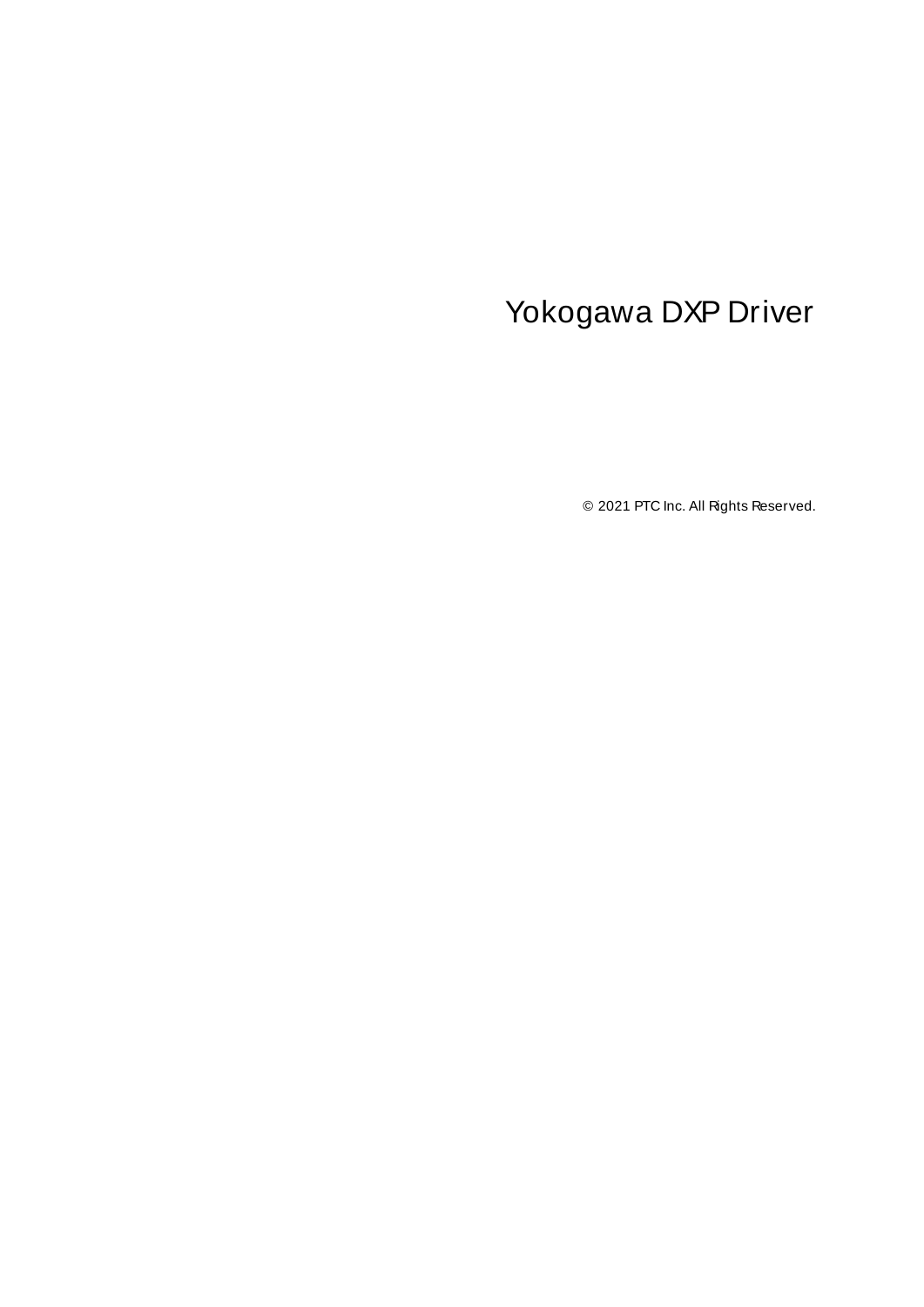# <span id="page-1-0"></span>Table of Contents

| Address' <address>' is out of range for the specified device or register  28</address>                                       |
|------------------------------------------------------------------------------------------------------------------------------|
|                                                                                                                              |
|                                                                                                                              |
|                                                                                                                              |
|                                                                                                                              |
|                                                                                                                              |
|                                                                                                                              |
|                                                                                                                              |
|                                                                                                                              |
|                                                                                                                              |
| Winsock V1.1 or higher must be installed to use the Yokogawa DXP Ethernet Device Driver 30                                   |
| Unable to generate a tag database for device ' <device name="">'. Reason: Device '<device name="">'<br/>31</device></device> |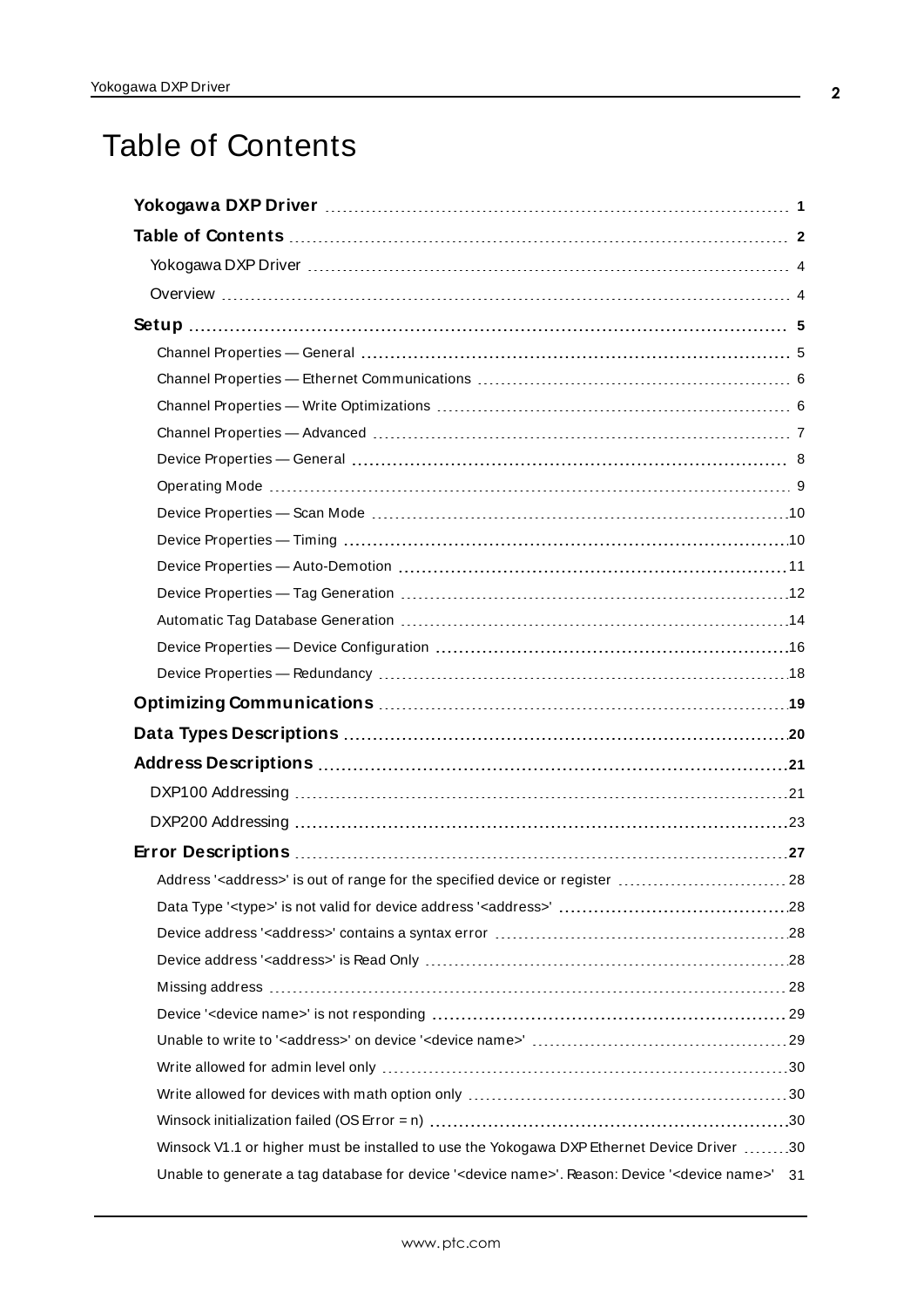| Unable to generate a tag database for device ' <device name="">'. Reason: Device '<device name="">'</device></device> |  |
|-----------------------------------------------------------------------------------------------------------------------|--|
| Unable to generate a tag database for device ' <device name="">'. Reason: Device '<device name="">'</device></device> |  |
| Unable to generate a tag database for device ' <device name="">'. Reason: Device '<device name="">'</device></device> |  |
|                                                                                                                       |  |

<u> 1980 - Johann Barbara, martxa a</u>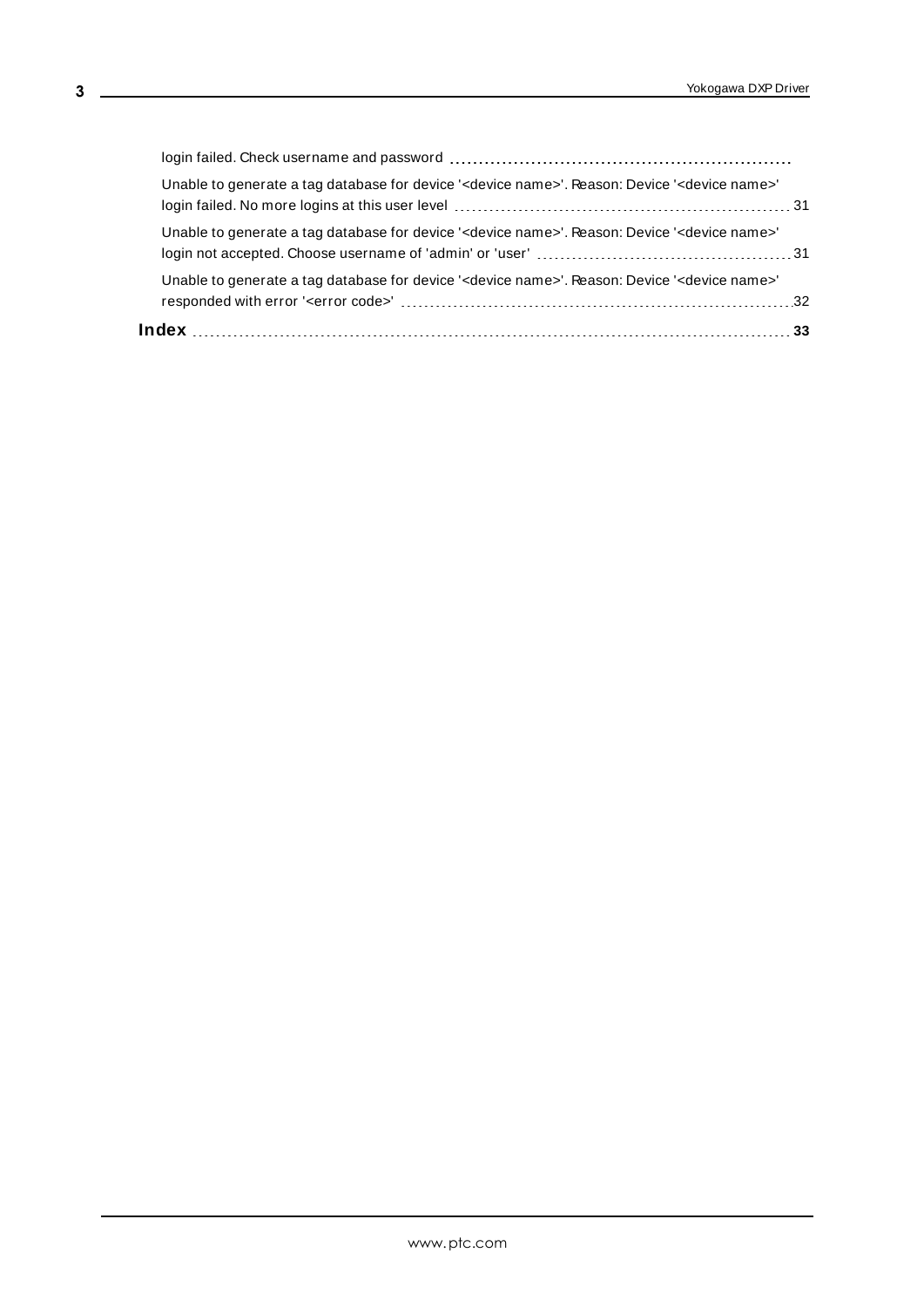# <span id="page-3-0"></span>**Yokogawa DXP Driver**

Help version 1.030

## **CONTENTS**

**[Overview](#page-3-1)** What is the Yokogawa DXP Driver?

**[Setup](#page-4-0)** How do I configure a device for use with this driver?

#### **Optimizing [Communications](#page-18-0)**

How do I get the best performance from the Yokogawa DXP Driver?

**Data Types [Description](#page-19-0)** What data types does this driver support?

#### **Address [Descriptions](#page-20-0)**

How do I address a data location on a Yokogawa DXP device?

#### **Automatic Tag Database [Generation](#page-13-0)**

How can I easily configure tags for the Yokogawa DXP Driver?

#### **Error [Descriptions](#page-26-0)**

<span id="page-3-1"></span>What error messages does the Yokogawa DXP Driver produce?

#### **Overview**

The Yokogawa DXP Driver provides a reliable way to connect Yokogawa DXPEthernet devices to OPC client applications; including HMI, SCADA, Historian, MES, ERP, and countless custom applications. It is intended for use with Yokogawa Data Acquisition and Data Recorder devices that support Ethernet TCP communications.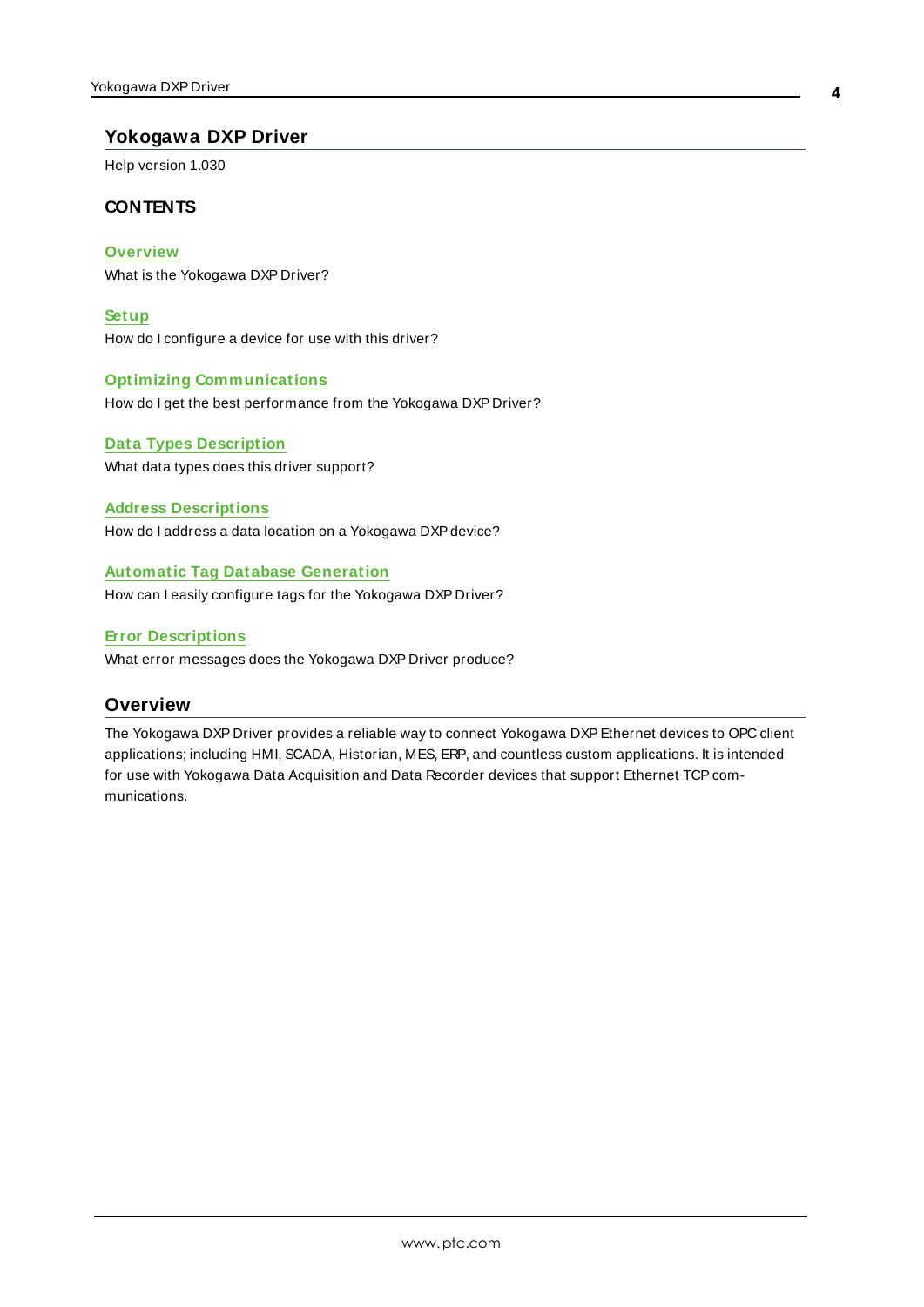## <span id="page-4-0"></span>**Setup**

#### **Supported Devices**

DXP100 DXP200

# **Timing**

Device timing properties are common to the server and described in the server help under **Device [Properties](#page-9-1) – [Timing](#page-9-1)**.

# **Channel and Device Limits**

The maximum number of channels supported by this driver is 100. The maximum number of devices supported by this driver is 1024 per channel.

# <span id="page-4-2"></span>**Device ID**

Yokogawa devices are networked using standard IPaddressing. In general, the Device ID has the following format YYY.YYY.YYY.YYY, where YYYdesignates the device IPaddress. Each YYYbyte should be in the range of 0 to 255.

# **Device Settings**

The DXP unit should be configured with the Keep Alive function enabled. This allows it to drop the connection if there are no responses to periodic test packets at the TCPlevel. The Keep Alive function is set on the Communication (Control –Login Time out-) screen in Setup Mode.

**Tip**: When using passwords, user IDs, and/or usernames, the DXPunit should be in Key + Com mode for the OPC server to establish communications with the device. For more information, refer to the Yokogawa DXP instruction manual.

# <span id="page-4-1"></span>**Channel Properties — General**

This server supports the use of multiple simultaneous communications drivers. Each protocol or driver used in a server project is called a channel. A server project may consist of many channels with the same communications driver or with unique communications drivers. A channel acts as the basic building block of an OPC link. This group is used to specify general channel properties, such as the identification attributes and operating mode.

| <b>Property Groups</b> | $\Box$ Identification      |                |
|------------------------|----------------------------|----------------|
| <b>General</b>         | Name                       |                |
|                        | Description                |                |
| Write Optimizations    | Driver                     |                |
| Advanced               | $\Box$ Diagnostics         |                |
|                        | <b>Diagnostics Capture</b> | <b>Disable</b> |

# **Identification**

**Name**: Specify the user-defined identity of this channel. In each server project, each channel name must be unique. Although names can be up to 256 characters, some client applications have a limited display window when browsing the OPC server's tag space. The channel name is part of the OPC browser information. The property is required for creating a channel.

For information on reserved characters, refer to "How To... Properly Name a Channel, Device, Tag, and Tag Group" in the server help.

**5**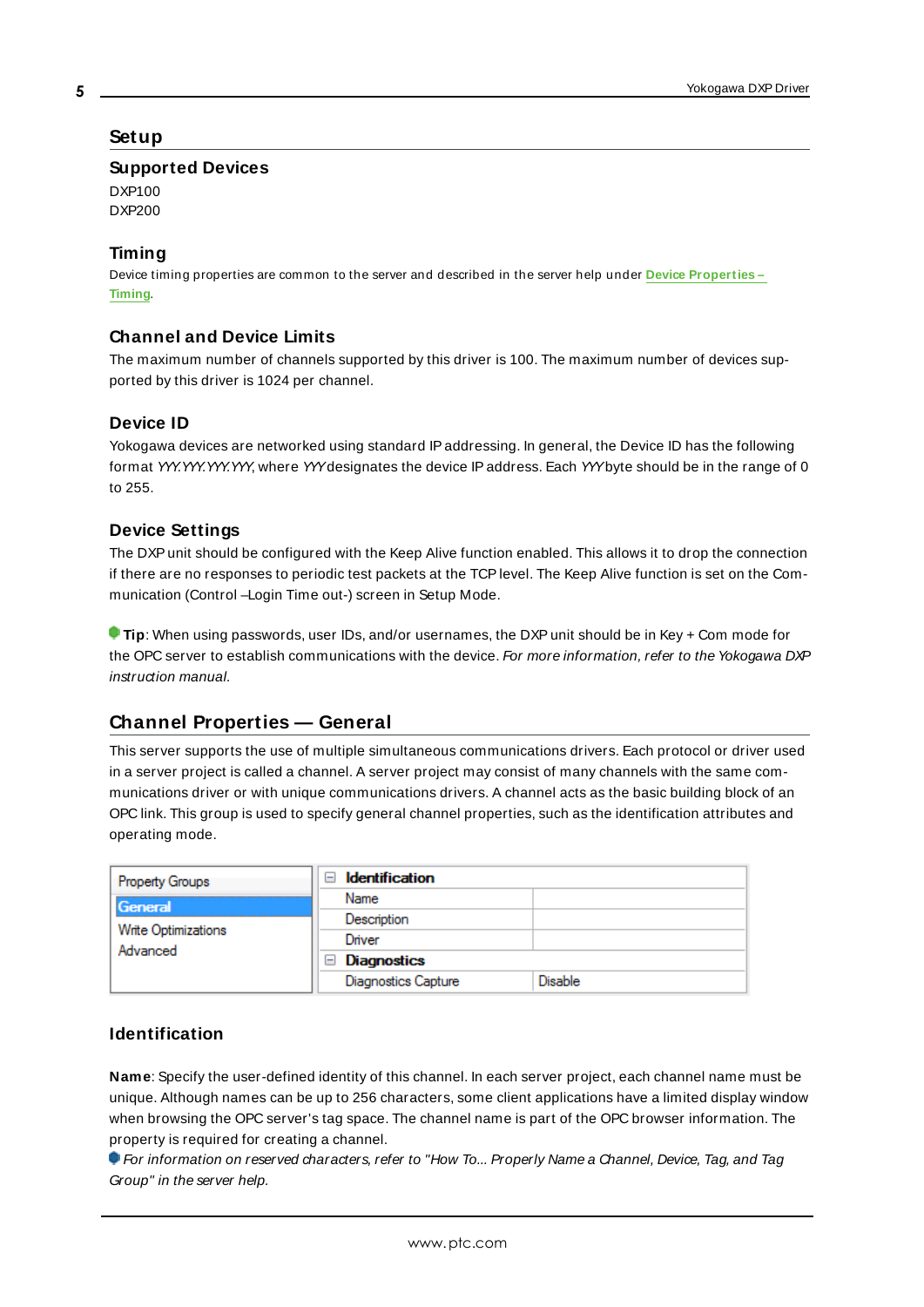**Description**: Specify user-defined information about this channel. **Many of these properties, including Description, have an associated system tag.** 

**Driver**: Specify the protocol / driver for this channel. This property specifies the device driver that was selected during channel creation. It is a disabled setting in the channel properties. The property is required for creating a channel.

**Note**: With the server's online full-time operation, these properties can be changed at any time. This includes changing the channel name to prevent clients from registering data with the server. If a client has already acquired an item from the server before the channel name is changed, the items are unaffected. If, after the channel name has been changed, the client application releases the item and attempts to reacquire using the old channel name, the item is not accepted. Changes to the properties should not be made once a large client application has been developed. Utilize proper user role and privilege management to prevent operators from changing properties or accessing server features.

#### **Diagnostics**

**Diagnostics Capture**: When enabled, this option makes the channel's diagnostic information available to OPC applications allows the usage of statistics tags that provide feedback to client applications regarding the operation of the channel. Because the server's diagnostic features require a minimal amount of overhead processing, it is recommended that they be utilized when needed and disabled when not. The default is disabled.

**Note:** This property is not available if the driver does not support diagnostics.

<span id="page-5-0"></span>For more information, refer to "Communication Diagnostics" and "Statistics Tags" in the server help.

## **Channel Properties — Ethernet Communications**

Ethernet Communication can be used to communicate with devices.

| <b>Property Groups</b>         | $\Box$ Ethernet Settings |         |   |
|--------------------------------|--------------------------|---------|---|
| General                        | Network Adapter          | Default | ÷ |
| <b>Ethernet Communications</b> |                          |         |   |
| <b>Write Optimizations</b>     |                          |         |   |
| Advanced                       |                          |         |   |

#### **Ethernet Settings**

**Network Adapter**: Specify the network adapter to bind. When left blank or Default is selected, the operating system selects the default adapter.

# <span id="page-5-1"></span>**Channel Properties — Write Optimizations**

The server must ensure that the data written from the client application gets to the device on time. Given this goal, the server provides optimization properties to meet specific needs or improve application responsiveness.

| <b>Property Groups</b>     | □ Write Optimizations      |                                      |
|----------------------------|----------------------------|--------------------------------------|
| General                    | <b>Optimization Method</b> | Write Only Latest Value for All Tags |
|                            | Duty Cycle                 |                                      |
| <b>Write Optimizations</b> |                            |                                      |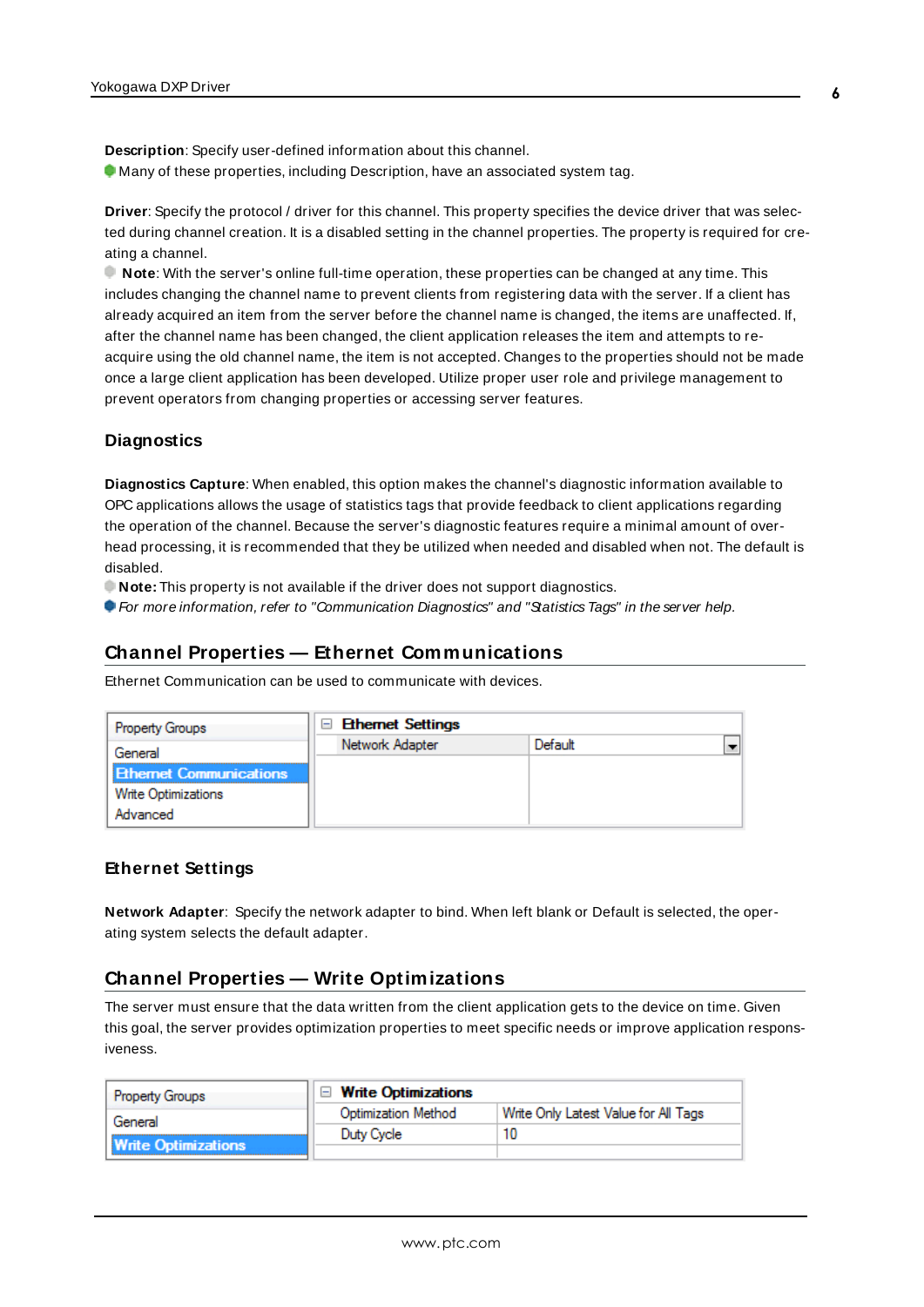# **Write Optimizations**

**Optimization Method**: Controls how write data is passed to the underlying communications driver. The options are:

- <sup>l</sup> **Write All Values for All Tags**: This option forces the server to attempt to write every value to the controller. In this mode, the server continues to gather write requests and add them to the server's internal write queue. The server processes the write queue and attempts to empty it by writing data to the device as quickly as possible. This mode ensures that everything written from the client applications is sent to the target device. This mode should be selected if the write operation order or the write item's content must uniquely be seen at the target device.
- <sup>l</sup> **Write Only Latest Value for Non-Boolean Tags**: Many consecutive writes to the same value can accumulate in the write queue due to the time required to actually send the data to the device. If the server updates a write value that has already been placed in the write queue, far fewer writes are needed to reach the same final output value. In this way, no extra writes accumulate in the server's queue. When the user stops moving the slide switch, the value in the device is at the correct value at virtually the same time. As the mode states, any value that is not a Boolean value is updated in the server's internal write queue and sent to the device at the next possible opportunity. This can greatly improve the application performance.

**Note**: This option does not attempt to optimize writes to Boolean values. It allows users to optimize the operation of HMI data without causing problems with Boolean operations, such as a momentary push button.

<sup>l</sup> **Write Only Latest Value for All Tags**: This option takes the theory behind the second optimization mode and applies it to all tags. It is especially useful if the application only needs to send the latest value to the device. This mode optimizes all writes by updating the tags currently in the write queue before they are sent. This is the default mode.

**Duty Cycle**: is used to control the ratio of write to read operations. The ratio is always based on one read for every one to ten writes. The duty cycle is set to ten by default, meaning that ten writes occur for each read operation. Although the application is performing a large number of continuous writes, it must be ensured that read data is still given time to process. A setting of one results in one read operation for every write operation. If there are no write operations to perform, reads are processed continuously. This allows optimization for applications with continuous writes versus a more balanced back and forth data flow. **Note**: It is recommended that the application be characterized for compatibility with the write optimization enhancements before being used in a production environment.

# <span id="page-6-0"></span>**Channel Properties — Advanced**

This group is used to specify advanced channel properties. Not all drivers support all properties; so the Advanced group does not appear for those devices.

| <b>Property Groups</b>                 | $\Box$ Non-Normalized Float Handling |                   |
|----------------------------------------|--------------------------------------|-------------------|
| General                                | <b>Floating-Point Values</b>         | Replace with Zero |
| Write Optimizations<br><b>Advanced</b> | <b>Inter-Device Delay</b>            |                   |
|                                        | Inter-Device Delay (ms)              |                   |
|                                        |                                      |                   |

**Non-Normalized Float Handling**: A non-normalized value is defined as Infinity, Not-a-Number (NaN), or as a Denormalized Number. The default is Replace with Zero. Drivers that have native float handling may default to Unmodified. Non-normalized float handling allows users to specify how a driver handles non-normalized IEEE-754 floating point data. Descriptions of the options are as follows: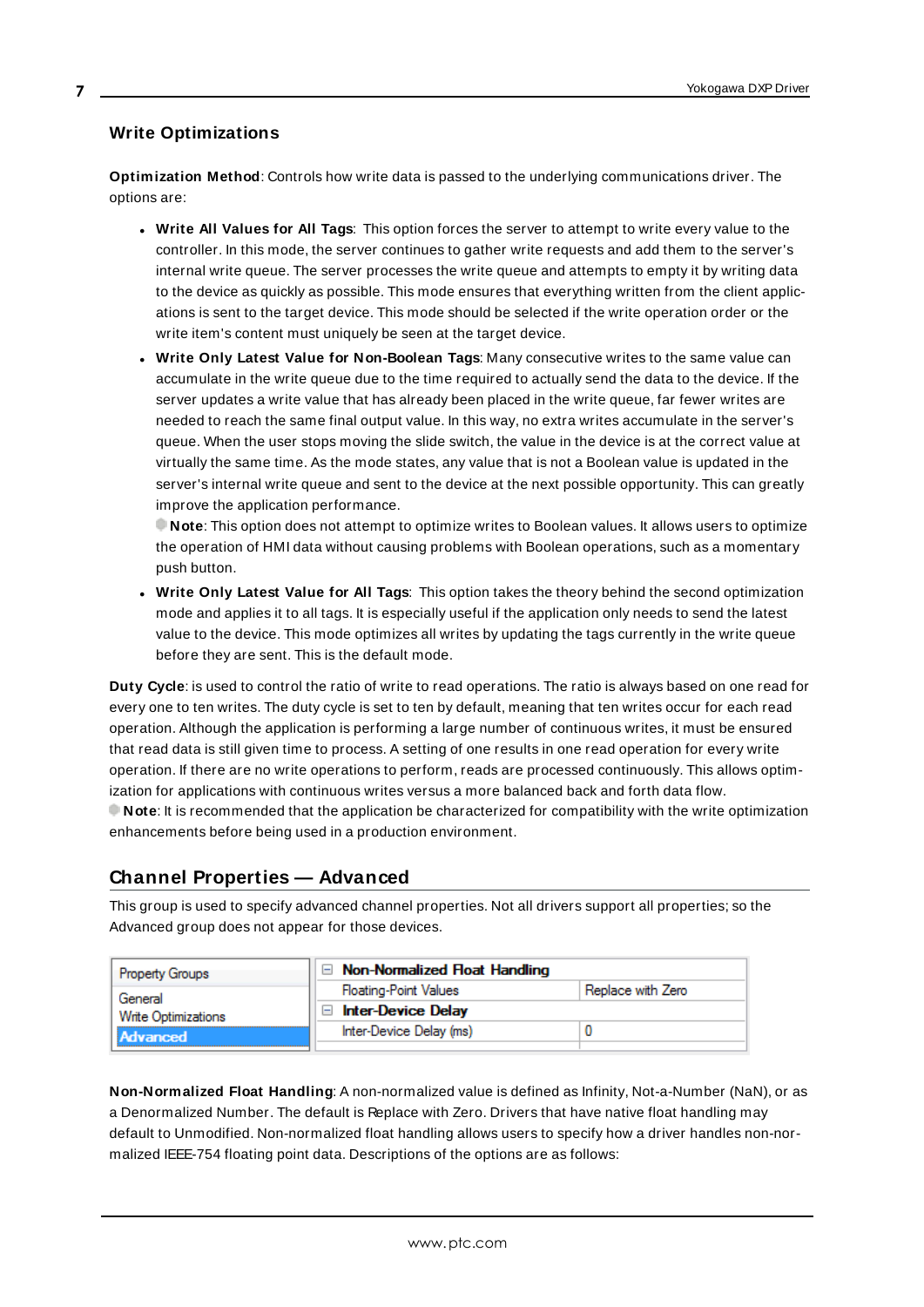- <sup>l</sup> **Replace with Zero**: This option allows a driver to replace non-normalized IEEE-754 floating point values with zero before being transferred to clients.
- <sup>l</sup> **Unmodified**: This option allows a driver to transfer IEEE-754 denormalized, normalized, non-number, and infinity values to clients without any conversion or changes.

**Note:** This property is not available if the driver does not support floating-point values or if it only supports the option that is displayed. According to the channel's float normalization setting, only real-time driver tags (such as values and arrays) are subject to float normalization. For example, EFM data is not affected by this setting.

For more information on the floating-point values, refer to "How To ... Work with Non-Normalized Floating-Point Values" in the server help.

**Inter-Device Delay**: Specify the amount of time the communications channel waits to send new requests to the next device after data is received from the current device on the same channel. Zero (0) disables the delay.

<span id="page-7-0"></span>**Note:** This property is not available for all drivers, models, and dependent settings.

#### **Device Properties — General**

A device represents a single target on a communications channel. If the driver supports multiple controllers, users must enter a device ID for each controller.

| Property Groups | <b>Identification</b><br>$=$ |         |
|-----------------|------------------------------|---------|
| General         | Name                         |         |
| Scan Mode       | Description                  |         |
|                 | Channel Assignment           |         |
|                 | Driver                       |         |
|                 | Model                        |         |
|                 | <b>ID</b> Format             | Decimal |
|                 | ID                           | 2       |

#### <span id="page-7-3"></span>**Identification**

**Name**: Specify the name of the device. It is a logical user-defined name that can be up to 256 characters long and may be used on multiple channels.

**Note**: Although descriptive names are generally a good idea, some OPC client applications may have a limited display window when browsing the OPC server's tag space. The device name and channel name become part of the browse tree information as well. Within an OPC client, the combination of channel name and device name would appear as "ChannelName.DeviceName".

For more information, refer to "How To... Properly Name a Channel, Device, Tag, and Tag Group" in server help.

**Description**: Specify the user-defined information about this device.

<span id="page-7-1"></span>**Many of these properties, including Description, have an associated system tag.** 

<span id="page-7-2"></span>**Channel Assignment**: Specify the user-defined name of the channel to which this device currently belongs.

**Driver**: Selected protocol driver for this device.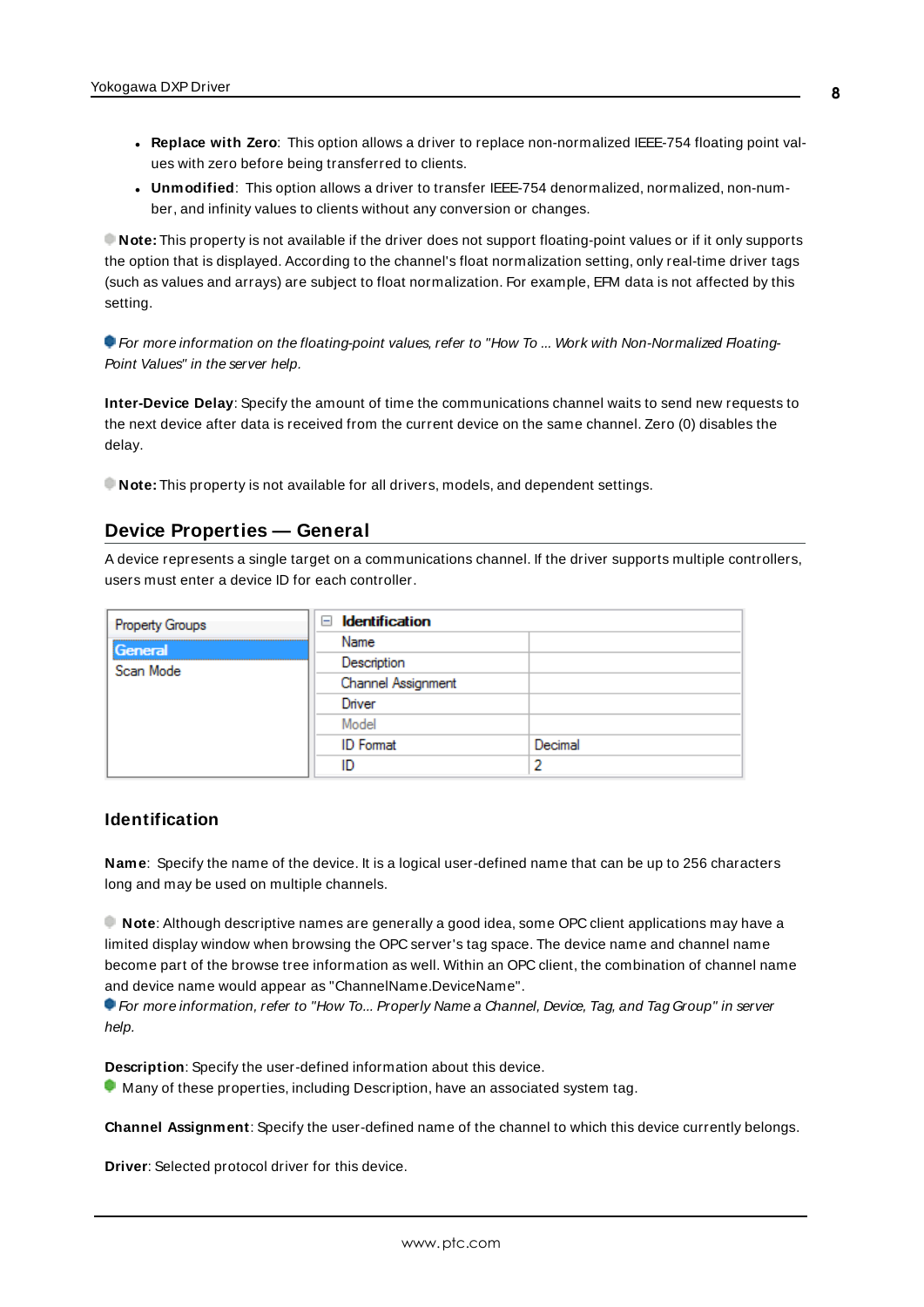<span id="page-8-3"></span>**Model**: Specify the type of device that is associated with this ID. The contents of the drop-down menu depend on the type of communications driver being used. Models that are not supported by a driver are disabled. If the communications driver supports multiple device models, the model selection can only be changed when there are no client applications connected to the device.

**Note:** If the communication driver supports multiple models, users should try to match the model selection to the physical device. If the device is not represented in the drop-down menu, select a model that conforms closest to the target device. Some drivers support a model selection called "Open," which allows users to communicate without knowing the specific details of the target device. For more information, refer to the driver help documentation.

<span id="page-8-2"></span>**ID**: Specify the device's driver-specific station or node. The type of ID entered depends on the communications driver being used. For many communication drivers, the ID is a numeric value. Drivers that support a Numeric ID provide users with the option to enter a numeric value whose format can be changed to suit the needs of the application or the characteristics of the selected communications driver. The format is set by the driver by default. Options include Decimal, Octal, and Hexadecimal.

**Note**: If the driver is Ethernet-based or supports an unconventional station or node name, the device's TCP/IPaddress may be used as the device ID. TCP/IPaddresses consist of four values that are separated by periods, with each value in the range of 0 to 255. Some device IDs are string based. There may be additional properties to configure within the ID field, depending on the driver. For more information, refer to the driver's help documentation.

# <span id="page-8-0"></span>**Operating Mode**

| <b>Property Groups</b> | <b>Identification</b>            |        |
|------------------------|----------------------------------|--------|
| General                | Operating Mode<br>$\overline{ }$ |        |
| Scan Mode              | Data Collection                  | Enable |
|                        | Simulated                        | No     |

<span id="page-8-1"></span>**Data Collection**: This property controls the device's active state. Although device communications are enabled by default, this property can be used to disable a physical device. Communications are not attempted when a device is disabled. From a client standpoint, the data is marked as invalid and write operations are not accepted. This property can be changed at any time through this property or the device system tags.

<span id="page-8-4"></span>**Simulated**: Place the device into or out of Simulation Mode. In this mode, the driver does not attempt to communicate with the physical device, but the server continues to return valid OPC data. Simulated stops physical communications with the device, but allows OPC data to be returned to the OPC client as valid data. While in Simulation Mode, the server treats all device data as reflective: whatever is written to the simulated device is read back and each OPC item is treated individually. The item's memory map is based on the group Update Rate. The data is not saved if the server removes the item (such as when the server is reinitialized). The default is No.

**Notes:**

- 1. This System tag (\_Simulated) is read only and cannot be written to for runtime protection. The System tag allows this property to be monitored from the client.
- 2. In Simulation mode, the item's memory map is based on client update rate(s) (Group Update Rate for OPC clients or Scan Rate for native and DDEinterfaces). This means that two clients that reference the same item with different update rates return different data.

 Simulation Mode is for test and simulation purposes only. It should never be used in a production environment.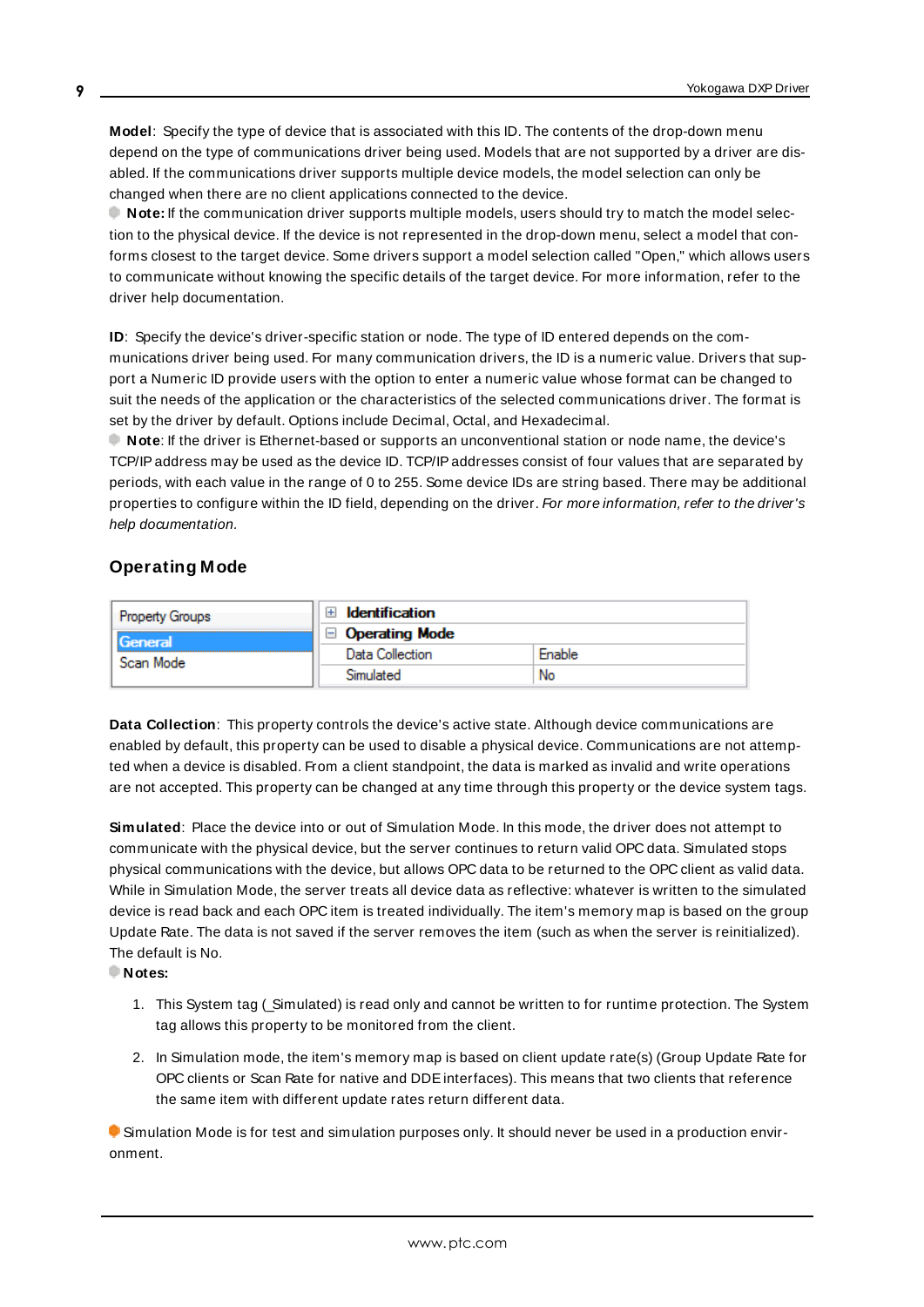# <span id="page-9-0"></span>**Device Properties — Scan Mode**

The Scan Mode specifies the subscribed-client requested scan rate for tags that require device communications. Synchronous and asynchronous device reads and writes are processed as soon as possible; unaffected by the Scan Mode properties.

| <b>Property Groups</b> |  | Scan Mode                  |                                    |
|------------------------|--|----------------------------|------------------------------------|
| General                |  | Scan Mode                  | Respect Client-Specified Scan Rate |
| Scan Mode              |  | Initial Updates from Cache | Disable                            |
|                        |  |                            |                                    |

<span id="page-9-6"></span>**Scan Mode**: Specify how tags in the device are scanned for updates sent to subscribing clients. Descriptions of the options are:

- <sup>l</sup> **Respect Client-Specified Scan Rate**: This mode uses the scan rate requested by the client.
- <sup>l</sup> **Request Data No Faster than Scan Rate**: This mode specifies the value set as the maximum scan rate. The valid range is 10 to 99999990 milliseconds. The default is 1000 milliseconds. **Note**: When the server has an active client and items for the device and the scan rate value is increased, the changes take effect immediately. When the scan rate value is decreased, the changes do not take effect until all client applications have been disconnected.
- <sup>l</sup> **Request All Data at Scan Rate**: This mode forces tags to be scanned at the specified rate for subscribed clients. The valid range is 10 to 99999990 milliseconds. The default is 1000 milliseconds.
- <span id="page-9-3"></span><sup>l</sup> **Do Not Scan, Demand Poll Only**: This mode does not periodically poll tags that belong to the device nor perform a read to get an item's initial value once it becomes active. It is the OPC client's responsibility to poll for updates, either by writing to the \_DemandPoll tag or by issuing explicit device reads for individual items. For more information, refer to "Device Demand Poll" in server help.
- <span id="page-9-5"></span><sup>l</sup> **Respect Tag-Specified Scan Rate**: This mode forces static tags to be scanned at the rate specified in their static configuration tag properties. Dynamic tags are scanned at the client-specified scan rate.

<span id="page-9-4"></span>**Initial Updates from Cache**: When enabled, this option allows the server to provide the first updates for newly activated tag references from stored (cached) data. Cache updates can only be provided when the new item reference shares the same address, scan rate, data type, client access, and scaling properties. A device read is used for the initial update for the first client reference only. The default is disabled; any time a client activates a tag reference the server attempts to read the initial value from the device.

# <span id="page-9-2"></span><span id="page-9-1"></span>**Device Properties — Timing**

The device Timing properties allow the driver's response to error conditions to be tailored to fit the application's needs. In many cases, the environment requires changes to these properties for optimum performance. Factors such as electrically generated noise, modem delays, and poor physical connections can influence how many errors or timeouts a communications driver encounters. Timing properties are specific to each configured device.

| <b>Property Groups</b> | $\Box$ Communication Timeouts      |      |
|------------------------|------------------------------------|------|
| General<br>Scan Mode   | Connect Timeout (s)                |      |
|                        | Request Timeout (ms)               | 1000 |
| <b>Timing</b>          | Attempts Before Timeout            |      |
| Redundancy             | Timina<br>$\overline{\phantom{a}}$ |      |
|                        | Inter-Request Delay (ms)           |      |

# **Communications Timeouts**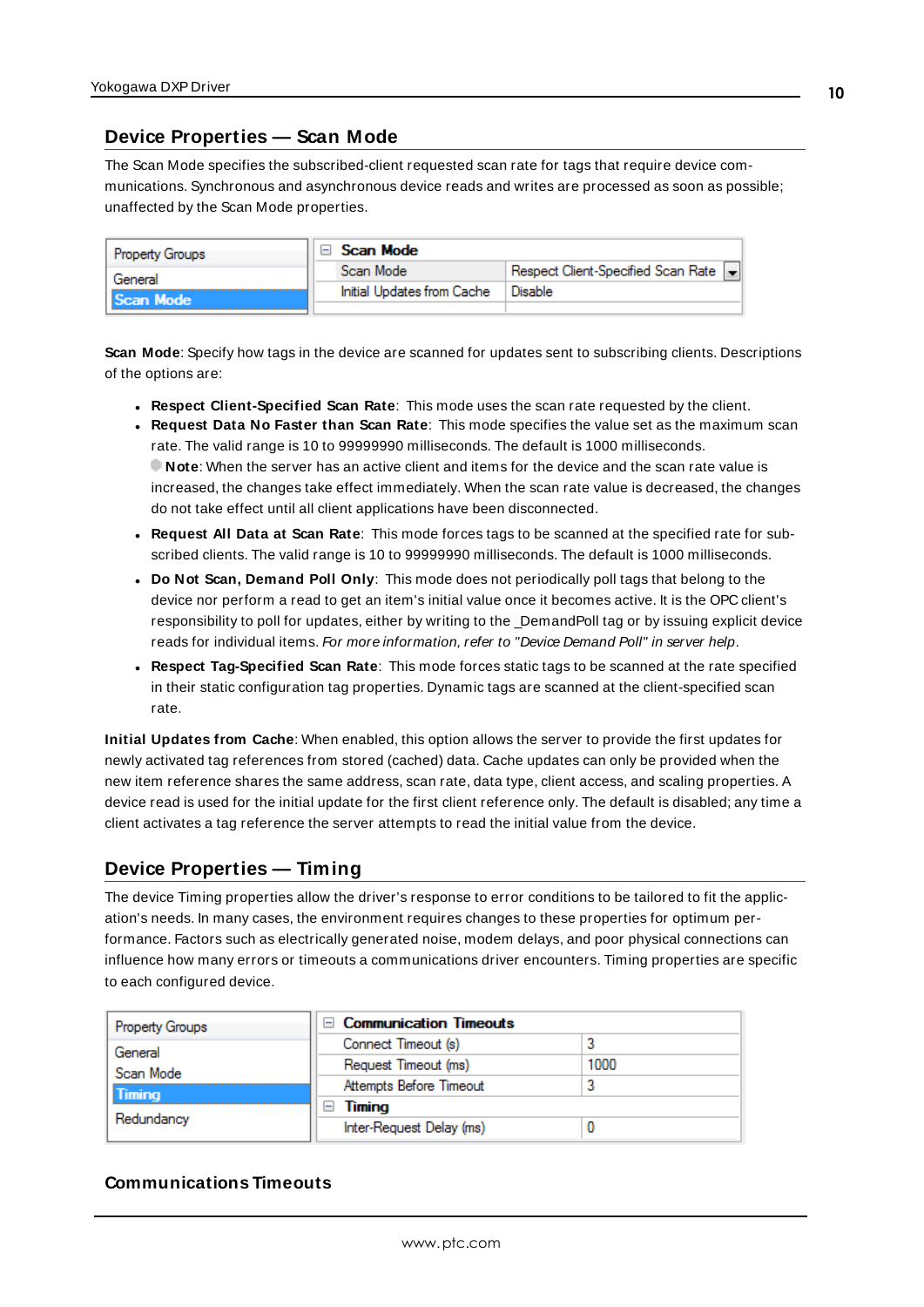<span id="page-10-2"></span>**Connect Timeout**: This property (which is used primarily by Ethernet based drivers) controls the amount of time required to establish a socket connection to a remote device. The device's connection time often takes longer than normal communications requests to that same device. The valid range is 1 to 30 seconds. The default is typically 3 seconds, but can vary depending on the driver's specific nature. If this setting is not supported by the driver, it is disabled.

**Note**: Due to the nature of UDPconnections, the connection timeout setting is not applicable when communicating via UDP.

<span id="page-10-5"></span>**Request Timeout**: Specify an interval used by all drivers to determine how long the driver waits for a response from the target device to complete. The valid range is 50 to 9,999,999 milliseconds (167.6667 minutes). The default is usually 1000 milliseconds, but can vary depending on the driver. The default timeout for most serial drivers is based on a baud rate of 9600 baud or better. When using a driver at lower baud rates, increase the timeout to compensate for the increased time required to acquire data.

<span id="page-10-1"></span>**Attempts Before Timeout**: Specify how many times the driver issues a communications request before considering the request to have failed and the device to be in error. The valid range is 1 to 10. The default is typically 3, but can vary depending on the driver's specific nature. The number of attempts configured for an application depends largely on the communications environment. This property applies to both connection attempts and request attempts.

# <span id="page-10-4"></span>**Timing**

**Inter-Request Delay**: Specify how long the driver waits before sending the next request to the target device. It overrides the normal polling frequency of tags associated with the device, as well as one-time reads and writes. This delay can be useful when dealing with devices with slow turnaround times and in cases where network load is a concern. Configuring a delay for a device affects communications with all other devices on the channel. It is recommended that users separate any device that requires an interrequest delay to a separate channel if possible. Other communications properties (such as communication serialization) can extend this delay. The valid range is 0 to 300,000 milliseconds; however, some drivers may limit the maximum value due to a function of their particular design. The default is 0, which indicates no delay between requests with the target device.

<span id="page-10-0"></span>**Note**: Not all drivers support Inter-Request Delay. This setting does not appear if it is not available.

# **Device Properties — Auto-Demotion**

The Auto-Demotion properties can temporarily place a device off-scan in the event that a device is not responding. By placing a non-responsive device offline for a specific time period, the driver can continue to optimize its communications with other devices on the same channel. After the time period has been reached, the driver re-attempts to communicate with the non-responsive device. If the device is responsive, the device is placed on-scan; otherwise, it restarts its off-scan time period.

| <b>Property Groups</b> | <b>Auto-Demotion</b>                    |                                           |
|------------------------|-----------------------------------------|-------------------------------------------|
| General                | Demote on Failure                       | $\overline{\phantom{a}}$<br><b>Enable</b> |
| Scan Mode              | Timeouts to Demote                      | 3                                         |
| Timina                 | Demotion Period (ms)                    | 10000                                     |
| <b>Auto-Demotion</b>   | Discard Requests when Demoted   Disable |                                           |
|                        |                                         |                                           |

<span id="page-10-3"></span>**Demote on Failure**: When enabled, the device is automatically taken off-scan until it is responding again. **Tip**: Determine when a device is off-scan by monitoring its demoted state using the AutoDemoted system tag.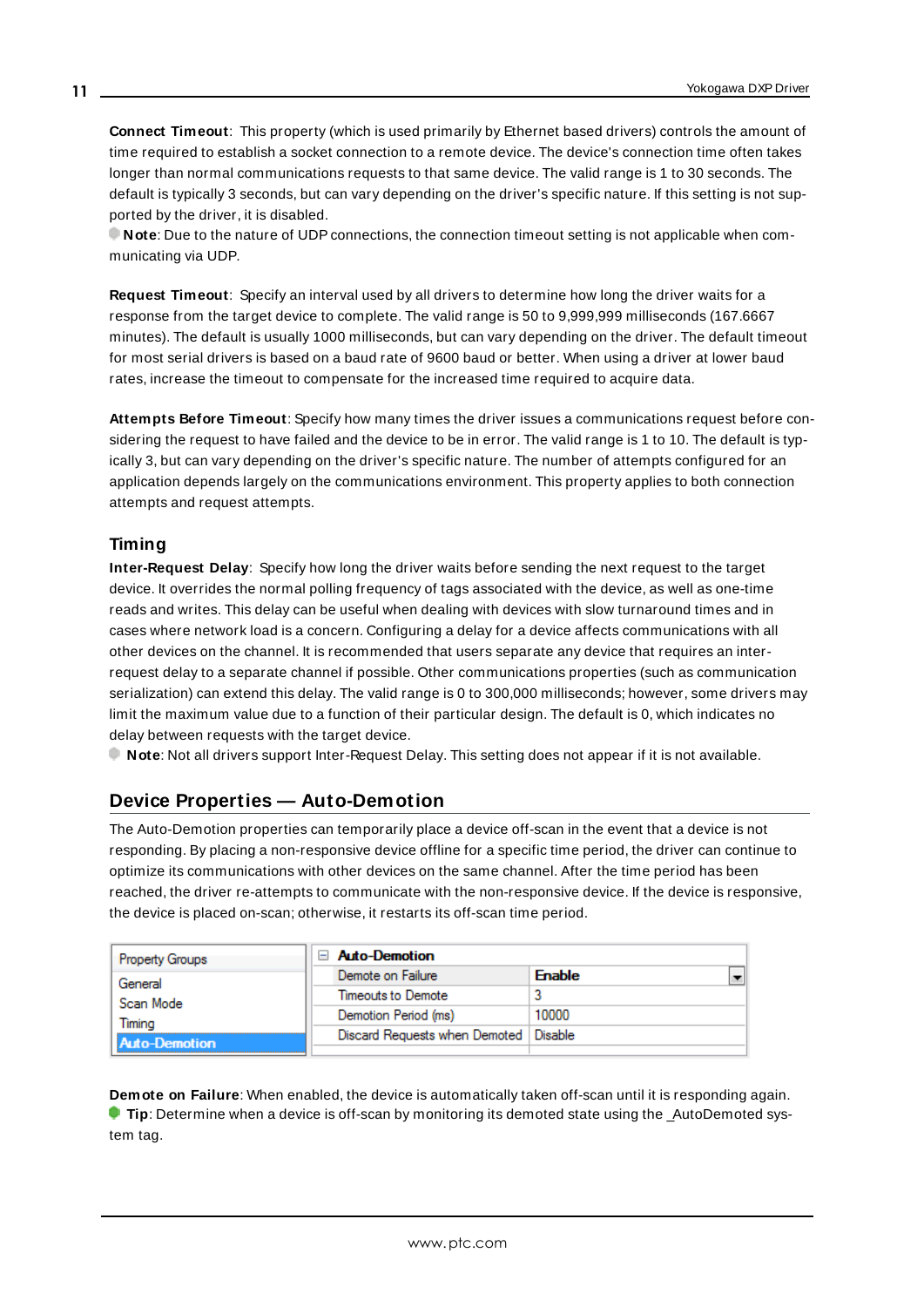<span id="page-11-4"></span>**Timeouts to Demote**: Specify how many successive cycles of request timeouts and retries occur before the device is placed off-scan. The valid range is 1 to 30 successive failures. The default is 3.

<span id="page-11-1"></span>**Demotion Period**: Indicate how long the device should be placed off-scan when the timeouts value is reached. During this period, no read requests are sent to the device and all data associated with the read requests are set to bad quality. When this period expires, the driver places the device on-scan and allows for another attempt at communications. The valid range is 100 to 3600000 milliseconds. The default is 10000 milliseconds.

<span id="page-11-2"></span>**Discard Requests when Demoted**: Select whether or not write requests should be attempted during the off-scan period. Disable to always send write requests regardless of the demotion period. Enable to discard writes; the server automatically fails any write request received from a client and does not post a message to the Event Log.

# <span id="page-11-0"></span>**Device Properties — Tag Generation**

The automatic tag database generation features make setting up an application a plug-and-play operation. Select communications drivers can be configured to automatically build a list of tags that correspond to device-specific data. These automatically generated tags (which depend on the nature of the supporting driver) can be browsed from the clients.

Not all devices and drivers support full automatic tag database generation and not all support the same data types. Consult the data types descriptions or the supported data type lists for each driver for specifics.

If the target device supports its own local tag database, the driver reads the device's tag information and uses the data to generate tags within the server. If the device does not natively support named tags, the driver creates a list of tags based on driver-specific information. An example of these two conditions is as follows:

- 1. If a data acquisition system supports its own local tag database, the communications driver uses the tag names found in the device to build the server's tags.
- 2. If an Ethernet I/O system supports detection of its own available I/O module types, the communications driver automatically generates tags in the server that are based on the types of I/O modules plugged into the Ethernet I/O rack.

**Note**: Automatic tag database generation's mode of operation is completely configurable. For more information, refer to the property descriptions below.

| Property Groups       | <b>Tag Generation</b><br>ь              |                            |
|-----------------------|-----------------------------------------|----------------------------|
| General               | On Property Change                      | Yes                        |
| Scan Mode             | On Device Startup                       | Do Not Generate on Startup |
| Timina                | On Duplicate Tag                        | Delete on Create           |
| Auto-Demotion         | Parent Group                            |                            |
| <b>Tag Generation</b> | Allow Automatically Generated Subgroups | <b>Enable</b>              |
|                       | Create                                  | Create tags                |
| Redundancy            |                                         |                            |

<span id="page-11-3"></span>**On Property Change**: If the device supports automatic tag generation when certain properties change, the **On Property Change** option is shown. It is set to **Yes** by default, but it can be set to **No** to control over when tag generation is performed. In this case, the **Create tags** action must be manually invoked to perform tag generation. To invoke via the Configuration API service, access /config/v1/project/channels/{name}/devices/ {name}/services/TagGeneration.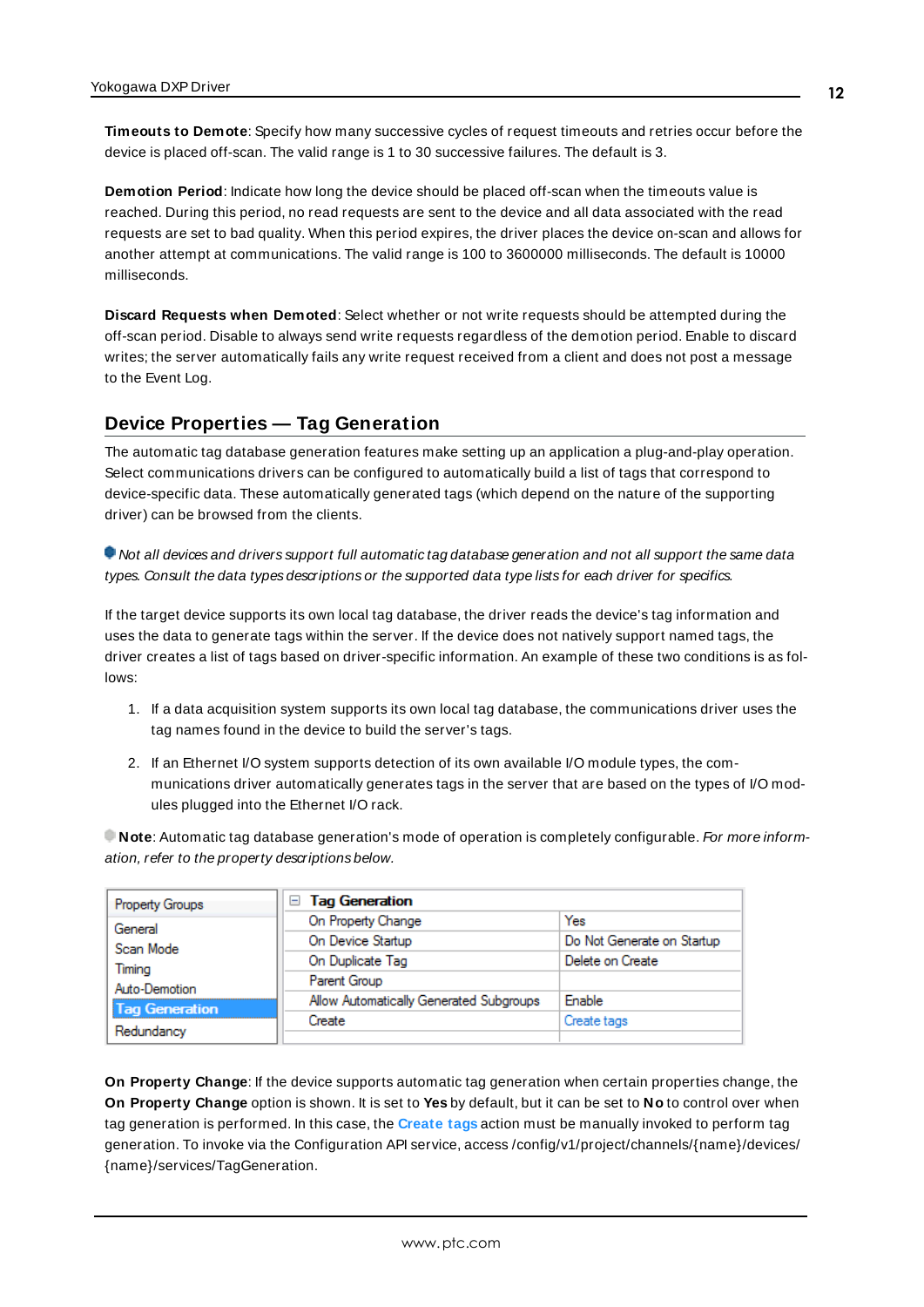<span id="page-12-3"></span>**On Device Startup**: Specify when OPC tags are automatically generated. Descriptions of the options are as follows:

- <span id="page-12-2"></span><sup>l</sup> **Do Not Generate on Startup**: This option prevents the driver from adding any OPC tags to the tag space of the server. This is the default setting.
- <sup>l</sup> **Always Generate on Startup**: This option causes the driver to evaluate the device for tag information. It also adds tags to the tag space of the server every time the server is launched.
- <sup>l</sup> **Generate on First Startup**: This option causes the driver to evaluate the target device for tag information the first time the project is run. It also adds any OPC tags to the server tag space as needed.

**Note**: When the option to automatically generate OPC tags is selected, any tags that are added to the server's tag space must be saved with the project. Users can configure the project to automatically save from the **Tools** | **Options** menu.

<span id="page-12-4"></span>**On Duplicate Tag**: When automatic tag database generation is enabled, the server needs to know what to do with the tags that it may have previously added or with tags that have been added or modified after the communications driver since their original creation. This setting controls how the server handles OPC tags that were automatically generated and currently exist in the project. It also prevents automatically generated tags from accumulating in the server.

For example, if a user changes the I/O modules in the rack with the server configured to **Always Generate on Startup**, new tags would be added to the server every time the communications driver detected a new I/O module. If the old tags were not removed, many unused tags could accumulate in the server's tag space. The options are:

- <span id="page-12-5"></span><span id="page-12-1"></span>**• Delete on Create**: This option deletes any tags that were previously added to the tag space before any new tags are added. This is the default setting.
- <sup>l</sup> **Overwrite as Necessary**: This option instructs the server to only remove the tags that the communications driver is replacing with new tags. Any tags that are not being overwritten remain in the server's tag space.
- **.** Do not Overwrite: This option prevents the server from removing any tags that were previously generated or already existed in the server. The communications driver can only add tags that are completely new.
- <sup>l</sup> **Do not Overwrite, Log Error**: This option has the same effect as the prior option, and also posts an error message to the server's Event Log when a tag overwrite would have occurred.

**Note:** Removing OPC tags affects tags that have been automatically generated by the communications driver as well as any tags that have been added using names that match generated tags. Users should avoid adding tags to the server using names that may match tags that are automatically generated by the driver.

<span id="page-12-6"></span>**Parent Group**: This property keeps automatically generated tags from mixing with tags that have been entered manually by specifying a group to be used for automatically generated tags. The name of the group can be up to 256 characters. This parent group provides a root branch to which all automatically generated tags are added.

<span id="page-12-0"></span>**Allow Automatically Generated Subgroups**: This property controls whether the server automatically creates subgroups for the automatically generated tags. This is the default setting. If disabled, the server generates the device's tags in a flat list without any grouping. In the server project, the resulting tags are named with the address value. For example, the tag names are not retained during the generation process.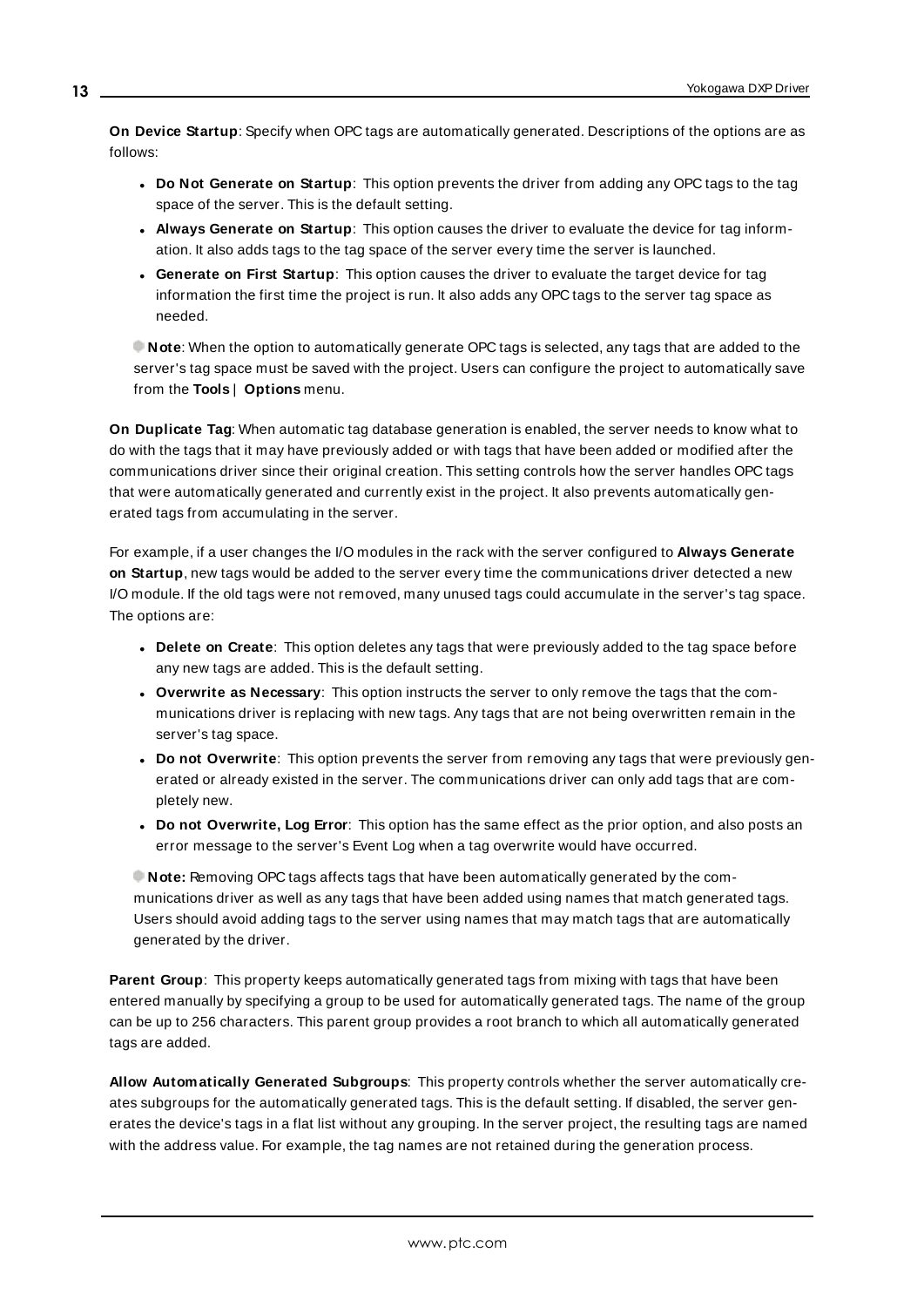**Note**: If, as the server is generating tags, a tag is assigned the same name as an existing tag, the system automatically increments to the next highest number so that the tag name is not duplicated. For example, if the generation process creates a tag named "AI22" that already exists, it creates the tag as "AI23" instead.

<span id="page-13-1"></span>**Create**: Initiates the creation of automatically generated OPC tags. If the device's configuration has been modified, **Create tags** forces the driver to reevaluate the device for possible tag changes. Its ability to be accessed from the System tags allows a client application to initiate tag database creation. **Note**: **Create tags** is disabled if the Configuration edits a project offline.

# <span id="page-13-0"></span>**Automatic Tag Database Generation**

This driver's Automatic OPC Tag Database Generation features have been designed to make configuring the OPC application a plug-and-play operation. This driver can be configured to automatically build a list of OPC tags within the OPC Server that correspond to device-specific data. The automatically-generated OPC tags can then be browsed from the OPC client.

The OPC tags that are generated depend on the nature of the driver. If the target device supports its own local tag database, the driver will read the device's tag information and then use this data to generate OPC tags within the OPC Server. If the device does not natively support its own named tags, the driver will create a list of tags based on driver-specific information. An example of these two conditions is as follows:

- 1. A data acquisition system that supports its own local tag database. The driver will use the tags names found in the device to build the OPC Server's OPC tags.
- 2. An Ethernet I/O system that supports the detection of an I/O module type. The driver will automatically generate OPC tags in the OPC Server that are based on the types of I/O modules plugged into the Ethernet I/O rack.

Automatic Tag Database Generation is completely configurable. The following dialog is used to define how the OPC Server and the associated communications driver will handle Automatic OPC Tag Database Generation:

| □ Tag Generation                        |                            |
|-----------------------------------------|----------------------------|
| On Device Startup                       | Do Not Generate on Startup |
| On Duplicate Tag                        | Delete on Create           |
| Parent Group                            |                            |
| Allow Automatically Generated Subgroups | Enable                     |
| Create                                  | Create tags                |

Under **Tag Generation** the **On Device Startup** property is used to configure when tags are automatically generated.

- <sup>l</sup> **Do Not Generate on Startup**: This options prevents the driver from adding any OPC tags to the OPC Server's tag space. This is the default condition.
- <sup>l</sup> **Always Generate on Startup**: This option causes the driver to always evaluate the device for tag information. OPC tags will be added to the tag space of the server each time the server is launched.
- <sup>l</sup> **Generate on First Startup**: This option causes the driver to evaluate the target device for tag information the first time this OPC Server project is run. OPC tags will be added to the server tag space as needed.

**Note**: Any tags that are added to the server's tag space must be saved with the project. The OPC Server project can be configured to automatically save from the **Tools** | **Options** menu.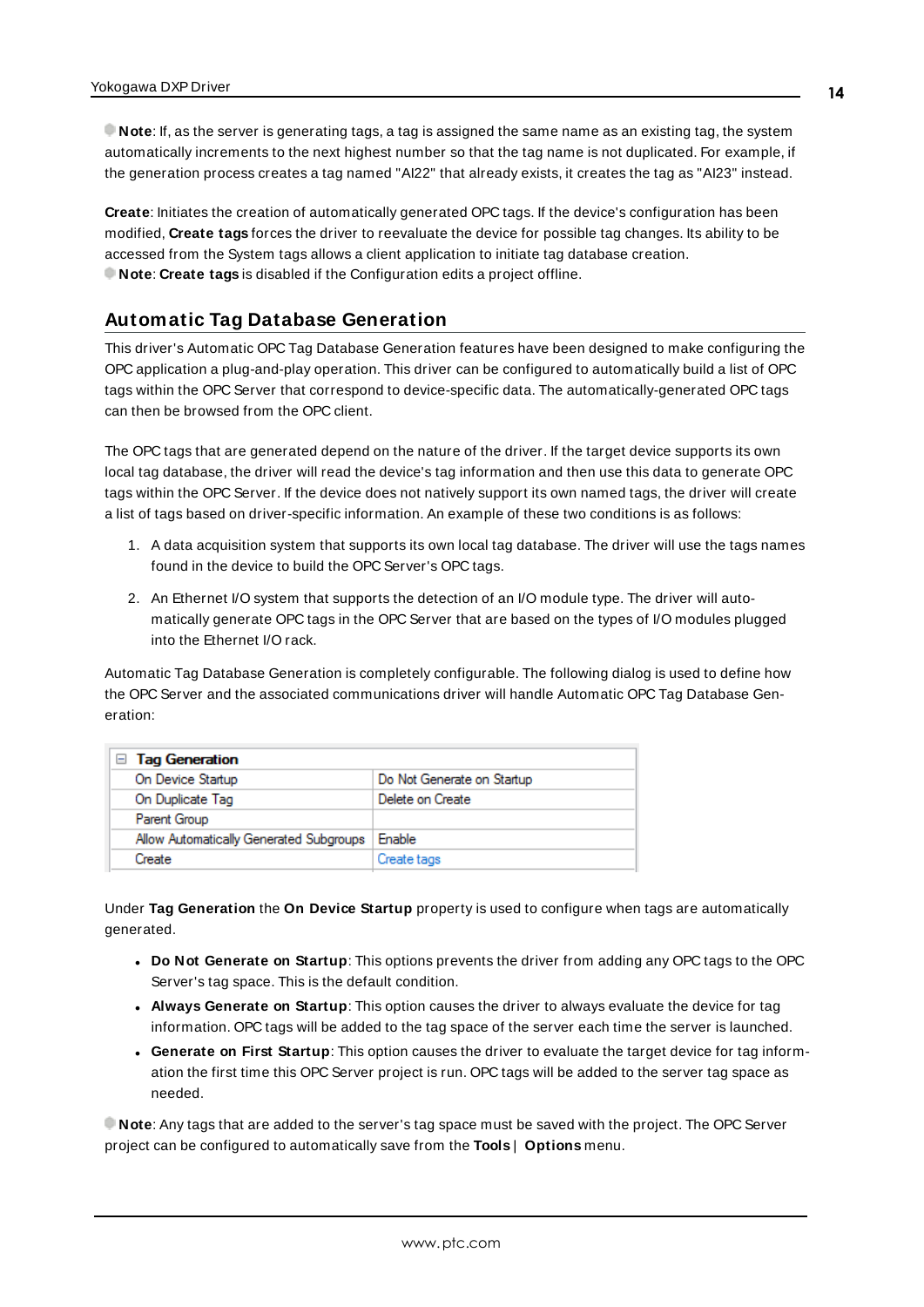When automatic tag generation is enabled, the server needs to know what to do with the OPC tags that it may have added from previous runs (or with OPC tags that have been added or modified after the communications driver added them originally). The selection **Perform the following action** controls how the server will handle OPC tags that were automatically generated and currently exist in the OPC Server project. This feature prevents automatically-generated tags from piling up in the server. In the Ethernet I/O example above, this would occur if users continued to change the I/O modules in the rack while the OPC Server was configured to always generate new OPC tags on startup. Under this condition, tags would be added to the server every time the communications driver detected a new I/O module. If the old tags are not removed, a number of unused tags could accumulate in the server's tag space. Descriptions of the selections are as follows:

- <sup>l</sup> **Delete on Create**: This option allows the server to remove any tags that had previously been added to the tag space before any new tags can be added by the communications driver. This is the default setting.
- <sup>l</sup> **Overwrite as Necessary**: This option allows the server to only remove tags that the communications driver is replacing with new tags. Any tags that are not being overwritten will remain in the server's tag space.
- **.** Do not Overwrite: This option prevents the server from removing any tags that had been previously generated or may have already existed in the server. With this selection, the communications driver can only add tags that are completely new.
- <sup>l</sup> **Do not Overwrite, Log Error**: " This option has the same effect as the third option, but also posts an error message in the OPC Server's Event Log when a tag overwrite would have occurred.

**Note**: The removal of OPC tags not only affects tags that have been automatically generated by the communications driver, but also any tags that have been added using names that match generated tags. It is recommended that users avoid adding tags to the server using names that match tags that may be automatically generated by the driver.

**Allow Automatically Generated Subgroups** can be used to keep automatically-generated tags from mixing with tags that have been entered manually. This parameter specifies a sub group that will be used when adding all automatically-generated tags for this device. The name of the sub group can be up to 31 characters in length. The following image displays demonstrate how this parameter affects where automaticallygenerated tags are placed in the server's tag space. It provides a root branch to which all automatically-generated tags will be added.



**Auto Create** manually initiates the creation of automatically-generated OPC tags, and also forces the communications driver to reevaluate the device for possible tag changes. It can be accessed from the System Tags, thus allowing the OPC client application to initiate tag database creation.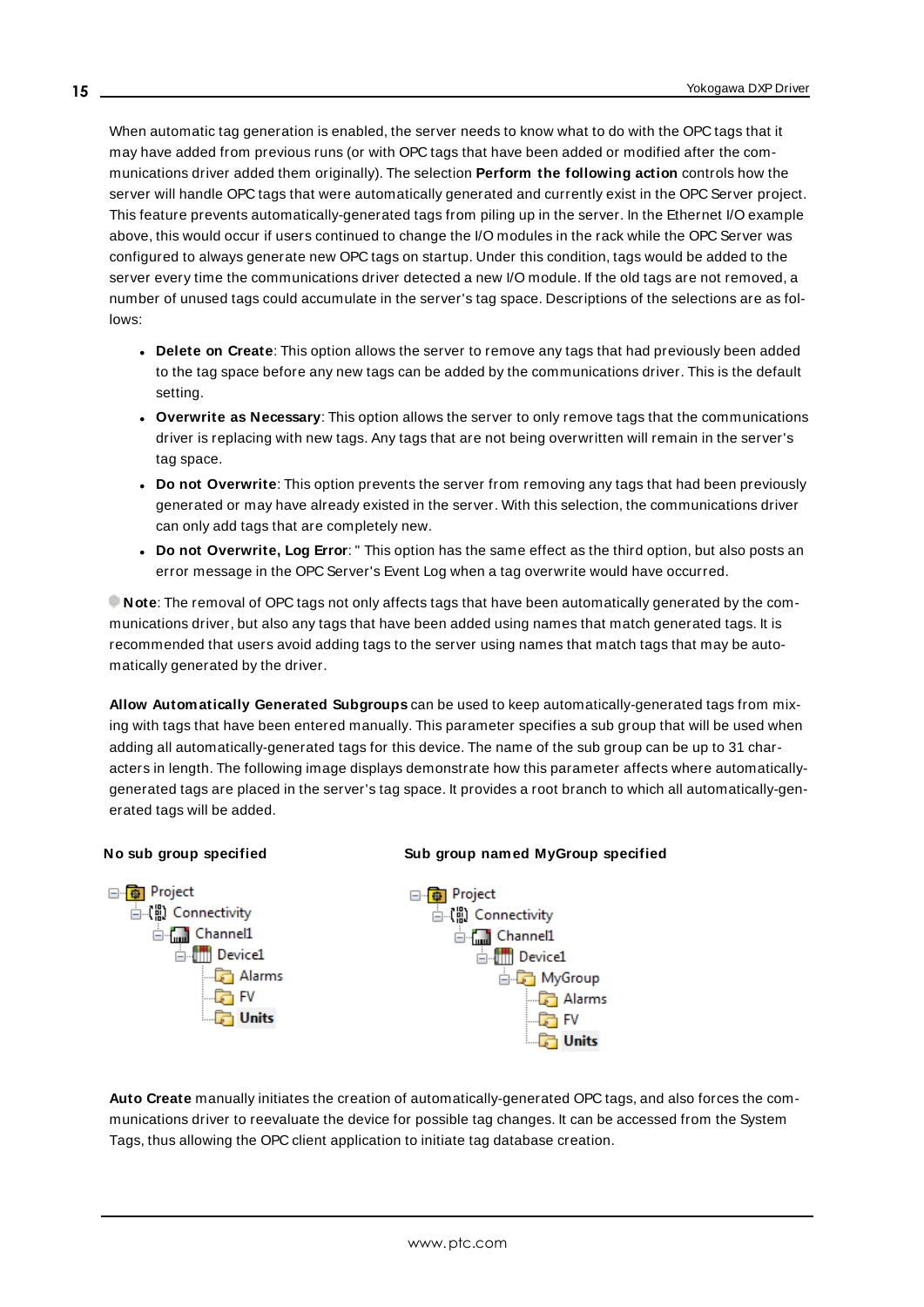<span id="page-15-0"></span>

| <b>Property Groups</b>      | General<br>$=$              |                         |
|-----------------------------|-----------------------------|-------------------------|
| General                     | Port                        | Ethemet                 |
| Scan Mode                   | Special Data Handling       | None                    |
| Timing                      | Polling Interval (ms)       | 1000                    |
| Auto-Demotion               | Start Math on Start         | <b>Disable</b>          |
| Tag Generation              | <b>Time Settings</b><br>$=$ |                         |
| <b>Device Configuration</b> | Date and Time               | Device Time             |
| Redundancy                  | Date Format                 | MM/DD/YY                |
|                             | Set Clock on Start          | Disable                 |
|                             | <b>Tagnames</b><br>$=$      |                         |
|                             | Generate Tag Database Using | Physical Channel Number |
|                             | Login<br>$-$                |                         |
|                             | Usemame                     | user                    |
|                             | Password                    | ********                |
|                             | User Id                     |                         |
|                             | <b>User Function</b>        | Monitor                 |

#### **General**

**Port:** Specify the port number that the remote device will use. This driver only uses the Ethernet Exclusive port (number 34260) and requires Winsock V1.1 or higher.

**Special Data Handling**:Specify how the driver will return specific data values for numerical out of range and error conditions from the device. Options include None, +INF, and -INF. The default setting is None.

- <sup>l</sup> **None**: When selected, special data values will be returned with the actual data value received from the device. For example, the data value of a measuring channel Over Range would be returned as 32,767 and the data value of a math channel Over Range would be returned as 2,147,450,879.
- **+INF**: When selected, special data values will be returned as a numerical representation of positive infinity (#INF). The exception is an Under Range condition that is always returned as negative infinity.
- **INF**: When selected, special data values will be returned as a numerical representation of negative infinity (-#INF). The exception is an Over Range condition that is always returned as positive infinity.

**Polling Interval (ms)**: Specify a fixed time interval for all communications with a device. It can be used to prevent the driver from making excessive requests to the device, and to prevent the OPC client from forcing the driver to run at its maximum update rate.

**Start Math on Start**: When Enabled, this option informs the driver to send a command to the device at communication startup that will start the math computation. The default setting is Disabled.

# **Time Settings**

**Date and Time**: Specify the origin of the data value of the Date and Time data types (which represent the date and time of the latest data). Options include Device Time and System Time. The default setting is Device Time. Descriptions of the options are as follows: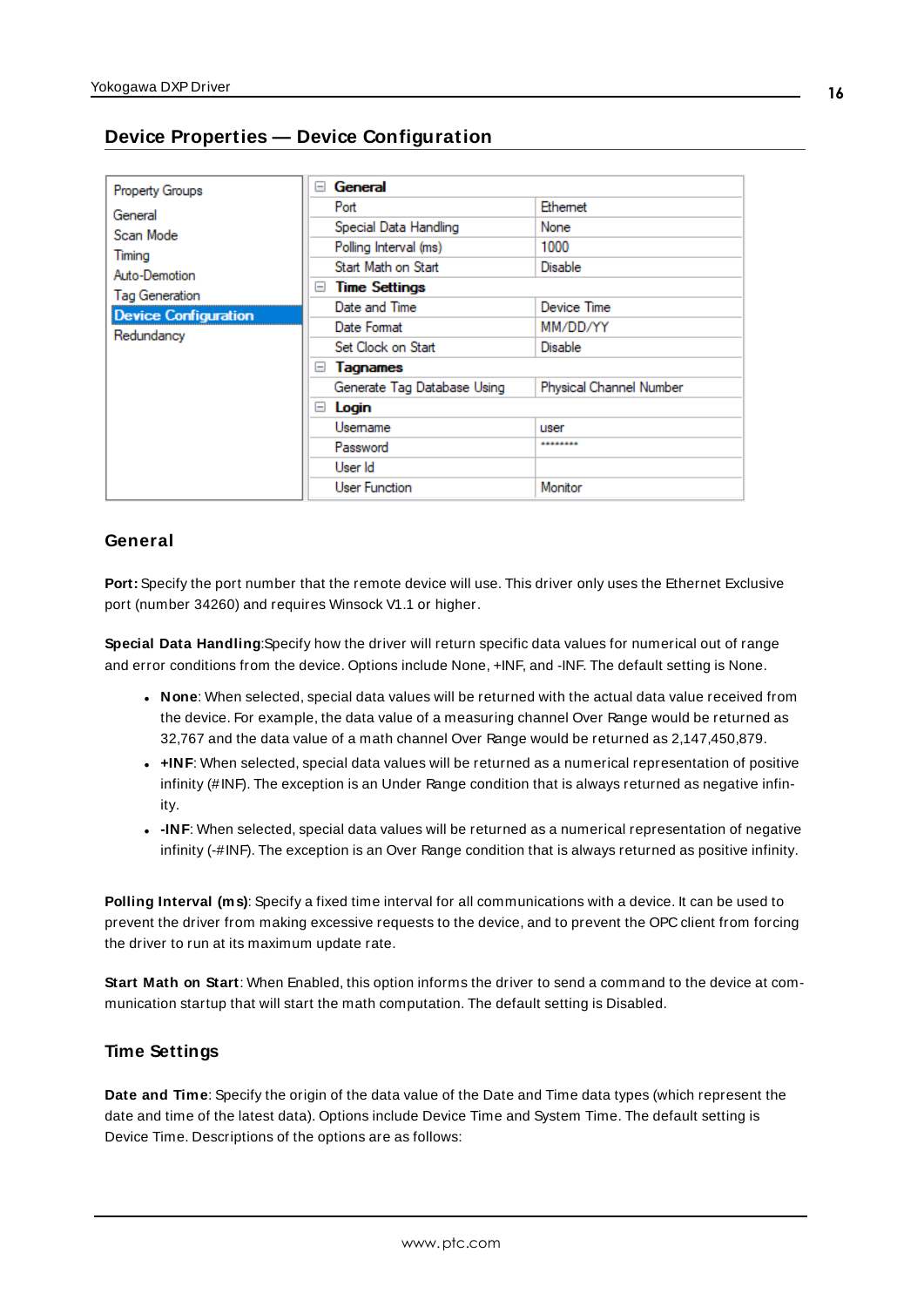- <sup>l</sup> **Device Time**: When selected, the Date and Time tags will return the date and time read from the device. This date and time represents the date and time that the latest data was measured or computed based on the internal device clock.
- **.** System Time: When selected, the Date and Time tags will return the date and time that the requested data was returned from the device based on the internal system clock.

**Date Format**: Specify the format of the return string for the Date data type. Options include MM/DD/YY (month/day/year), YY/MM/DD (year/month/day), or DD/MM/YY(day/month/year). The default setting is MM/DD/YY.

**Set Clock on Start**: When Enabled, this option informs the driver to send a command to the device at communication startup that will set the device clock to the date and time settings of the system clock. The default setting is Disabled.

# **Tagnames**

**Generate Tag Database Using**: Specify the origin of the tag name used when automatically generating a tag database. Options include Physical Channel Number and Device Tagname. The default setting is Physical Channel Number. Descriptions of the options are as follows:

- <sup>l</sup> **Physical Channel Number**: When selected, the driver will generate tag names based on the channel number of an item. For example, "CH01" or "CH01\_alarm1".
- **.** Device Tagname: When selected, the driver will generate tag names using the tag name returned by the device for a channel. For example, "Flow" or "Flow\_alarm1".

#### **Login**

**Username**: Specify the registered user name. If the device is configured with the login function enabled, only users that are registered can login to the DXP. The username is case sensitive.

**Note:** Users must specify a user level to communicate with DXP devices regardless of whether it is configured with the login function disabled. Enter the username to indicate the user level. In this case, a password is not required.

**Password**: Specify the username's registered password for when the device is configured with the login function enabled.

**Note:** Password entry is not displayed on the screen.

**User ID**: Specify the unique User ID required for DXPdevice login. The default setting is blank.

**User Function**: Specify the type of mode used to login to a DXPdevice. The default setting is **Monitor**. Descriptions of the modes are as follows:

- **Monitor**: allows users to read all accessible data while allowing full operator access to the device through the front panel of the unit.
- **Setting**: allows users to read all accessible data and to write to Read / Write accessible tags; however, the front panel of the unit will be locked. This mode should only be selected when users want to write data to the device; otherwise, users should select Monitor to maintain operability of the unit front panel.

**Note:** This property may be changed while the server is connected.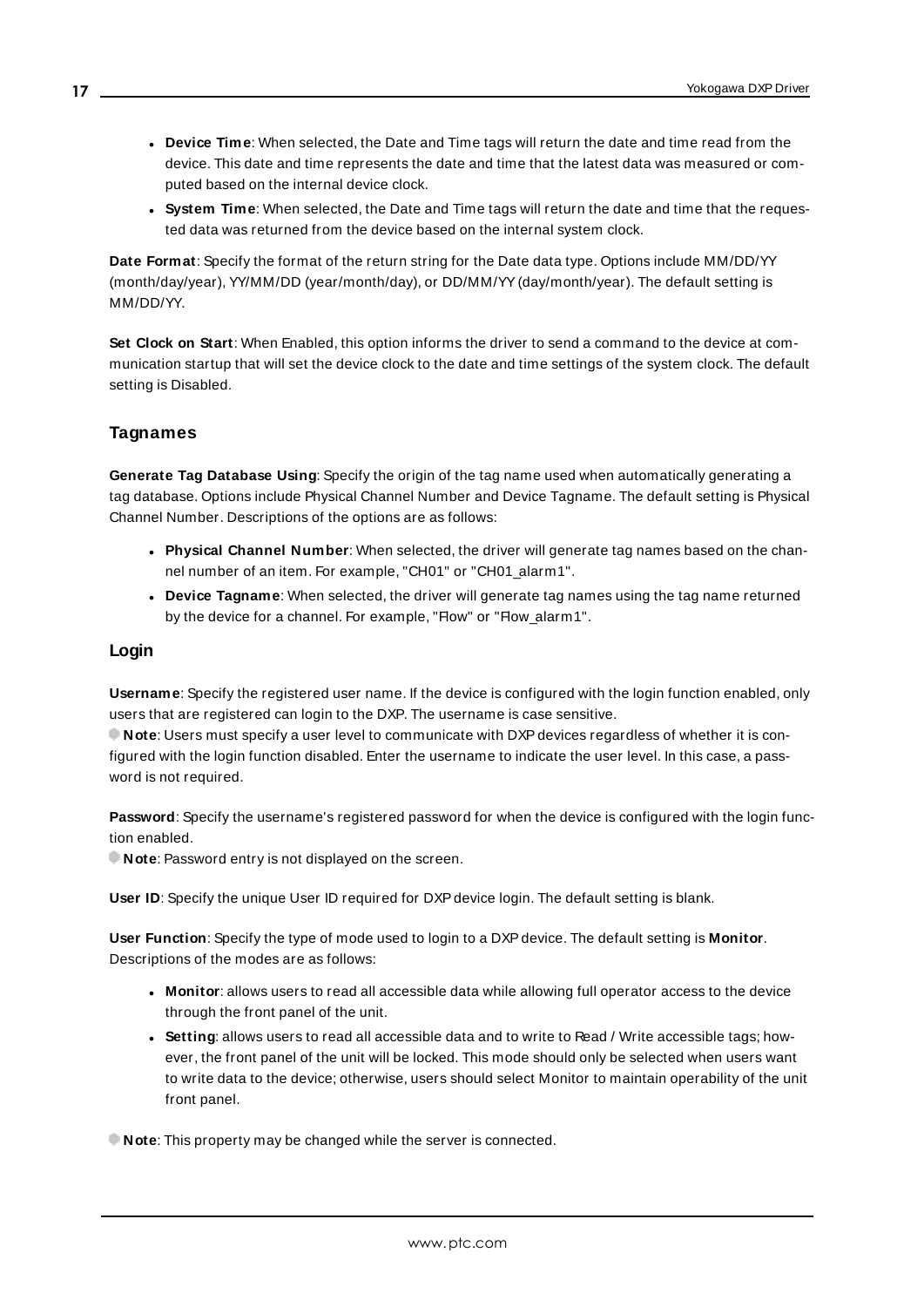# <span id="page-17-0"></span>**Device Properties — Redundancy**

| <b>Property Groups</b>     | Redundancy<br>$=$      |                                    |
|----------------------------|------------------------|------------------------------------|
| General                    | Secondary Path         | <b>Channel Device1</b><br>$\cdots$ |
| Scan Mode                  | Operating Mode         | Switch On Failure                  |
| Timing                     | Monitor Item           |                                    |
| Auto-Demotion              | Monitor Interval (s)   | 300                                |
| Tag Generation             | Return to Primary ASAP | Yes                                |
| <b>Tag Import Settings</b> |                        |                                    |
|                            |                        |                                    |
| Redundancy                 |                        |                                    |

Redundancy is available with the Media-Level Redundancy Plug-In.

Consult the website, a sales representative, or the **user [manual](https://www.kepware.com/getattachment/35461efd-b53a-4219-a109-a89fad20b230/media-level-redundancy-manual.pdf)** for more information.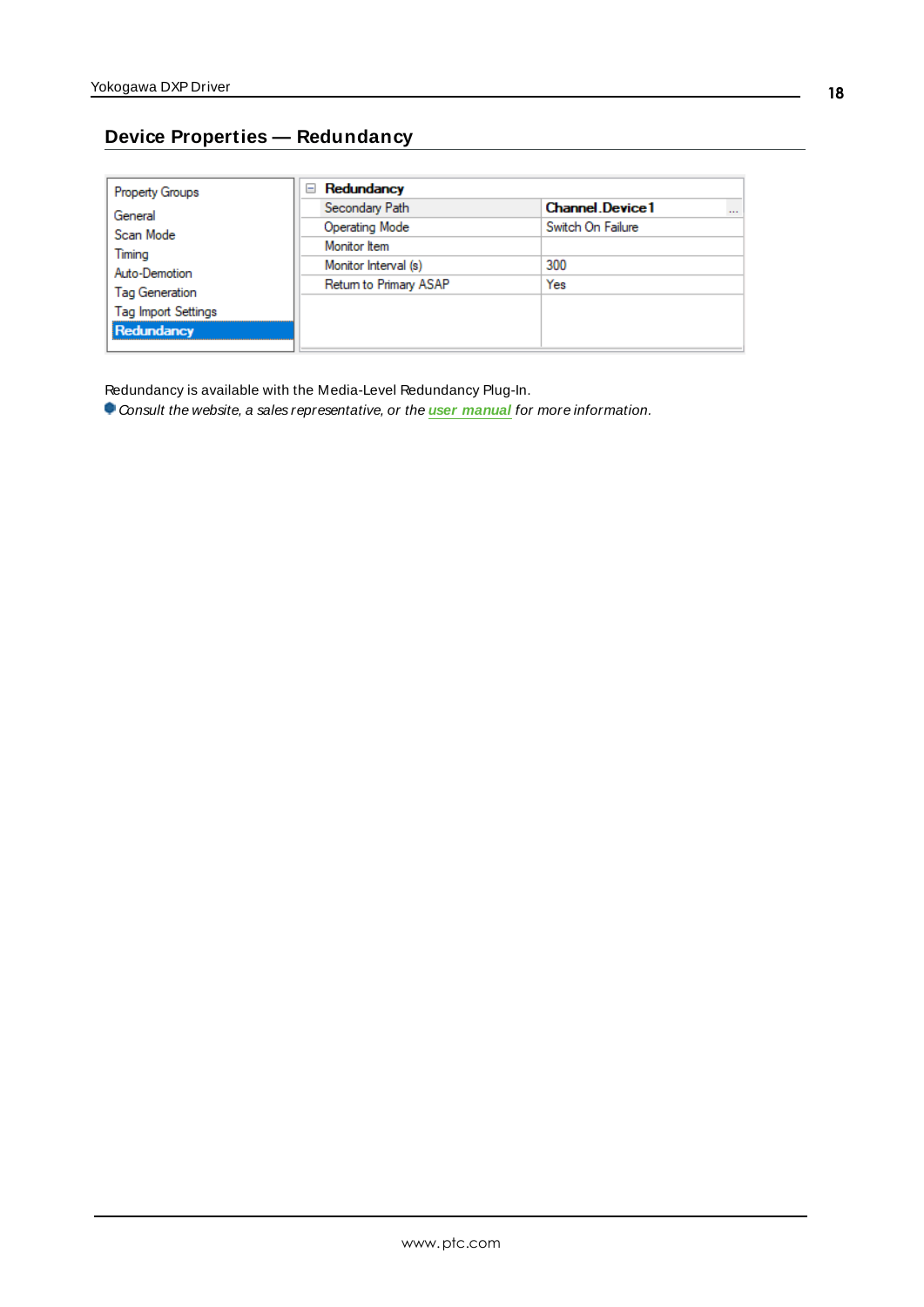# <span id="page-18-0"></span>**Optimizing Communications**

The Yokogawa DXP Driver has been designed to provide the best performance with the least amount of impact on the system's overall performance. While the Yokogawa DXP Driver is fast, there are a couple of guidelines that can be used to control and optimize the application and gain maximum performance.

This server refers to communications protocols like Yokogawa DXP Ethernet Device as a channel. Each channel defined in the application represents a separate path of execution in the server. Once a channel has been defined, a series of devices must then be defined under that channel. Each of these devices represents a single Ethernet device from which data will be collected. While this approach to defining the application will provide a high level of performance, it won't take full advantage of the Yokogawa DXP Driver or the network. An example of how the application may appear when configured using a single channel is shown below.



Each device appears under a single Yokogawa DXP Driver channel. In this configuration, the driver must move from one device to the next as quickly as possible to gather information at an effective rate. As more devices are added or more **information** is requested from a single device, the overall update rate begins to suffer.

If the Yokogawa DXP Driver could only define one single channel, then the example shown above would be the only option available; however, the Yokogawa DXP Driver can define up to 100 channels. Using multiple channels distributes the data collection workload by simultaneously issuing multiple requests to the network. An example of how the same application may appear when configured using multiple channels to improve performance is shown below.



Each device can be defined under its own channel. In this configuration, a single path of execution is dedicated to the task of gathering data from each device. If the application has fewer devices, it can be optimized in this manner.

The performance will improve even if the application has more devices. While fewer devices may be ideal, the application will still benefit from additional channels. Although spreading the device load across all channels will cause the server to move from device to device, it can now do so with far less devices to process on a single channel.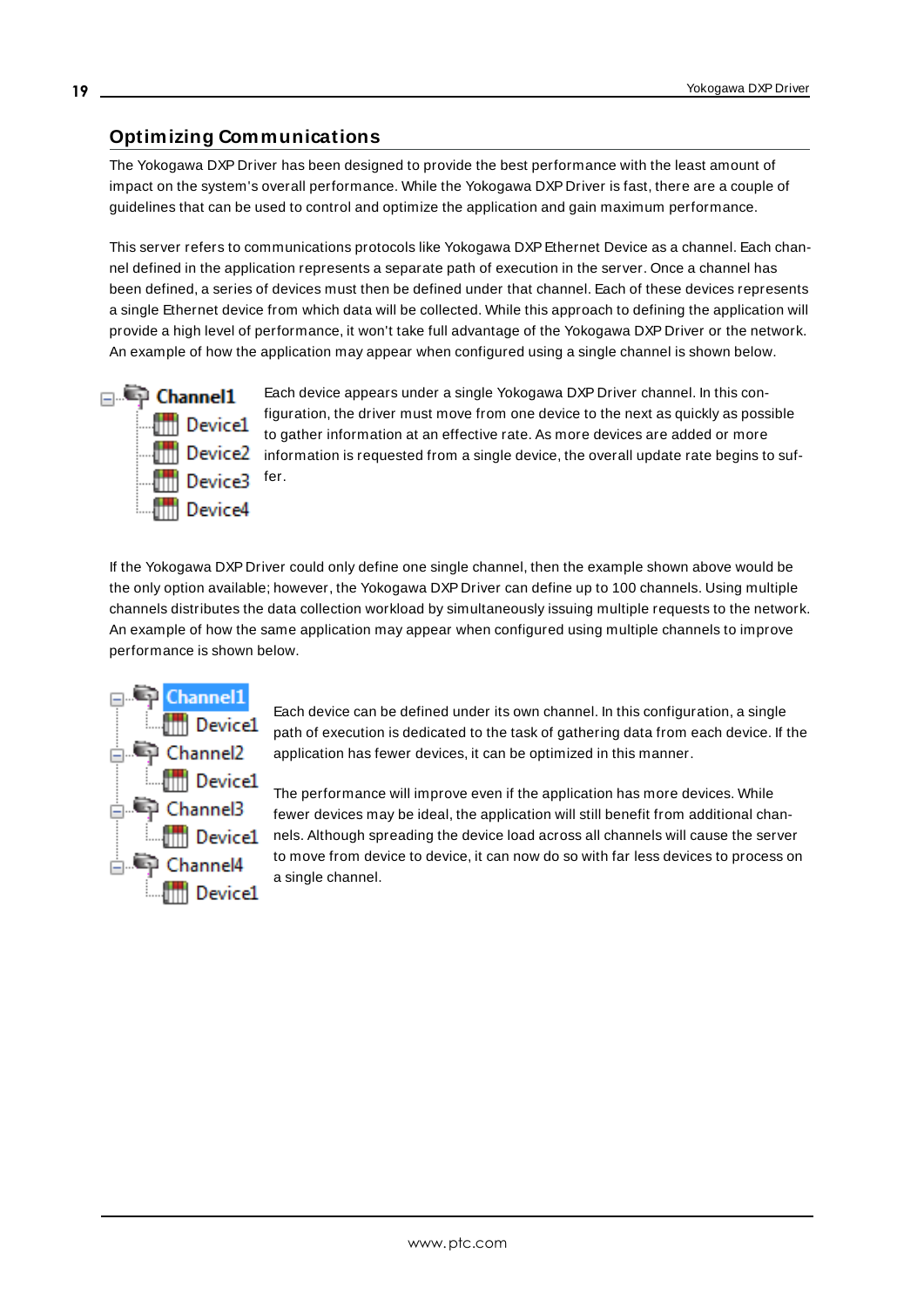# <span id="page-19-0"></span>**Data Types Descriptions**

<span id="page-19-4"></span><span id="page-19-3"></span><span id="page-19-2"></span><span id="page-19-1"></span>

| Data Type      | <b>Description</b>           |
|----------------|------------------------------|
| <b>Boolean</b> | Single bit                   |
| <b>Byte</b>    | Unsigned 8-bit value         |
| Word           | Unsigned 16-bit value        |
| Short          | Signed 16-bit value          |
| <b>Float</b>   | 32-bit floating point value  |
| Double         | 64-bit floating point value  |
| String         | Null-terminated ASCII string |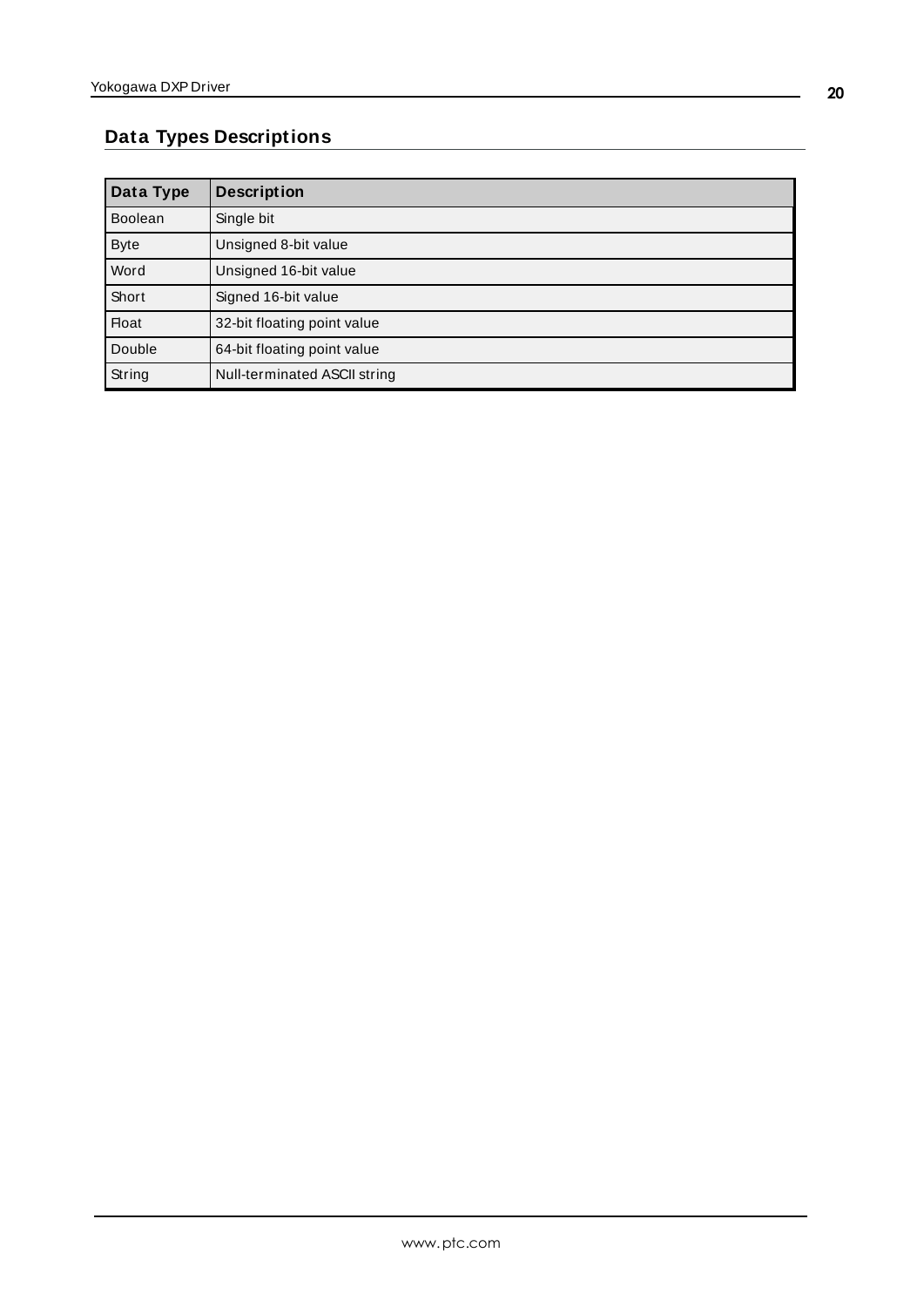## <span id="page-20-0"></span>**Address Descriptions**

Address specifications vary depending on the model in use. Select a link from the following list to obtain specific address information for the model of interest.

#### **DXP100 [Addressing](#page-20-1)**

<span id="page-20-1"></span>**DXP200 [Addressing](#page-22-0)**

# **DXP100 Addressing**

The driver supports the following addresses for this device. The default data type for each address type is indicated in **bold**.

| <b>Address Type</b>                | <b>Format</b>                      | Range     | Data Types               | <b>Access</b>    |
|------------------------------------|------------------------------------|-----------|--------------------------|------------------|
| Process Value of Channel           | CHxx or CHxx.PV                    | $01 - 12$ | Double, Float            | Read Only        |
| Alarm Summary of Channel           | CHxx Alarm                         | $01 - 12$ | <b>Short, Word, Byte</b> | <b>Read Only</b> |
| Alarm Level1 Status of Channel     | CHxx.Alarm1                        | $01 - 12$ | <b>Short, Word, Byte</b> | Read Only        |
| Alarm Level2 Status of Channel     | CHxx.Alarm2                        | $01 - 12$ | <b>Short, Word, Byte</b> | Read Only        |
| Alarm Level3 Status of Channel     | CHxx.Alarm3                        | $01 - 12$ | <b>Short, Word, Byte</b> | Read Only        |
| Alarm Level4 Status of Channel     | CHxx Alarm4                        | $01 - 12$ | Short, Word, Byte        | Read Only        |
| Set and Read Level1 Alarm Setpoint | CHxx.ASP1                          | $01 - 12$ | Double, Float            | Read/Write       |
| Set and Read Level2 Alarm Setpoint | CH <sub>xx</sub> .ASP <sub>2</sub> | $01 - 12$ | Double, Float            | Read/Write       |
| Set and Read Level3 Alarm Setpoint | CHxx.ASP3                          | $01 - 12$ | Double, Float            | Read/Write       |
| Set and Read Level4 Alarm Setpoint | CHxx.ASP4                          | $01 - 12$ | Double, Float            | Read/Write       |
| Upper Scale Value of Channel*      | CHxx.scale Hi                      | $01 - 12$ | Double, Float            | Read Only        |
| Lower Scale Value of Channel*      | CHxx.scale Lo                      | $01 - 12$ | Double, Float            | Read Only        |
| Unit String of Channel*            | CHxx.unit                          | $01 - 12$ | String                   | Read Only        |
| Tagname of Channel*                | CHxx.tag                           | $01 - 12$ | String                   | Read Only        |
| Status of Channel*                 | CHxx.status                        | $01 - 12$ | String                   | Read Only        |
| Precision of Channel*              | CHxx.Precision                     | $01 - 12$ | Short, Word, Byte        | Read Only        |
| Lowest Measuring Channel*          | CH.Low                             |           | Short, Word, Byte        | Read Only        |
| Highest Measuring Channel*         | CH.High                            |           | Short, Word, Byte        | Read Only        |

#### **Measured Channels**

# **Math Channels**

| <b>Address Type</b>                 | <b>Format</b>                      | Range     | Data Types               | <b>Access</b> |
|-------------------------------------|------------------------------------|-----------|--------------------------|---------------|
| Process Value of Math Channel       | CHxx or CHxx.PV                    | $31 - 42$ | Double, Float            | Read Only     |
| Alarm Summary of Math Channel       | CHxx Alarm                         | $31 - 42$ | Short, Word, Byte        | Read Only     |
| Alarm Level1 Status of Math Channel | CHxx Alarm1                        | $31 - 42$ | <b>Short, Word, Byte</b> | Read Only     |
| Alarm Level2 Status of Math Channel | CHxx.Alarm2                        | $31 - 42$ | Short, Word, Byte        | Read Only     |
| Alarm Level3 Status of Math Channel | CHxx.Alarm3                        | $31 - 42$ | <b>Short, Word, Byte</b> | Read Only     |
| Alarm Level4 Status of Math Channel | CHxx.Alarm4                        | $31 - 42$ | Short, Word, Byte        | Read Only     |
| Set and Read Level1 Alarm Setpoint  | CHxx ASP1                          | $31 - 42$ | Double, Float            | Read/Write    |
| Set and Read Level2 Alarm Setpoint  | CH <sub>xx</sub> .ASP <sub>2</sub> | $31 - 42$ | Double, Float            | Read/Write    |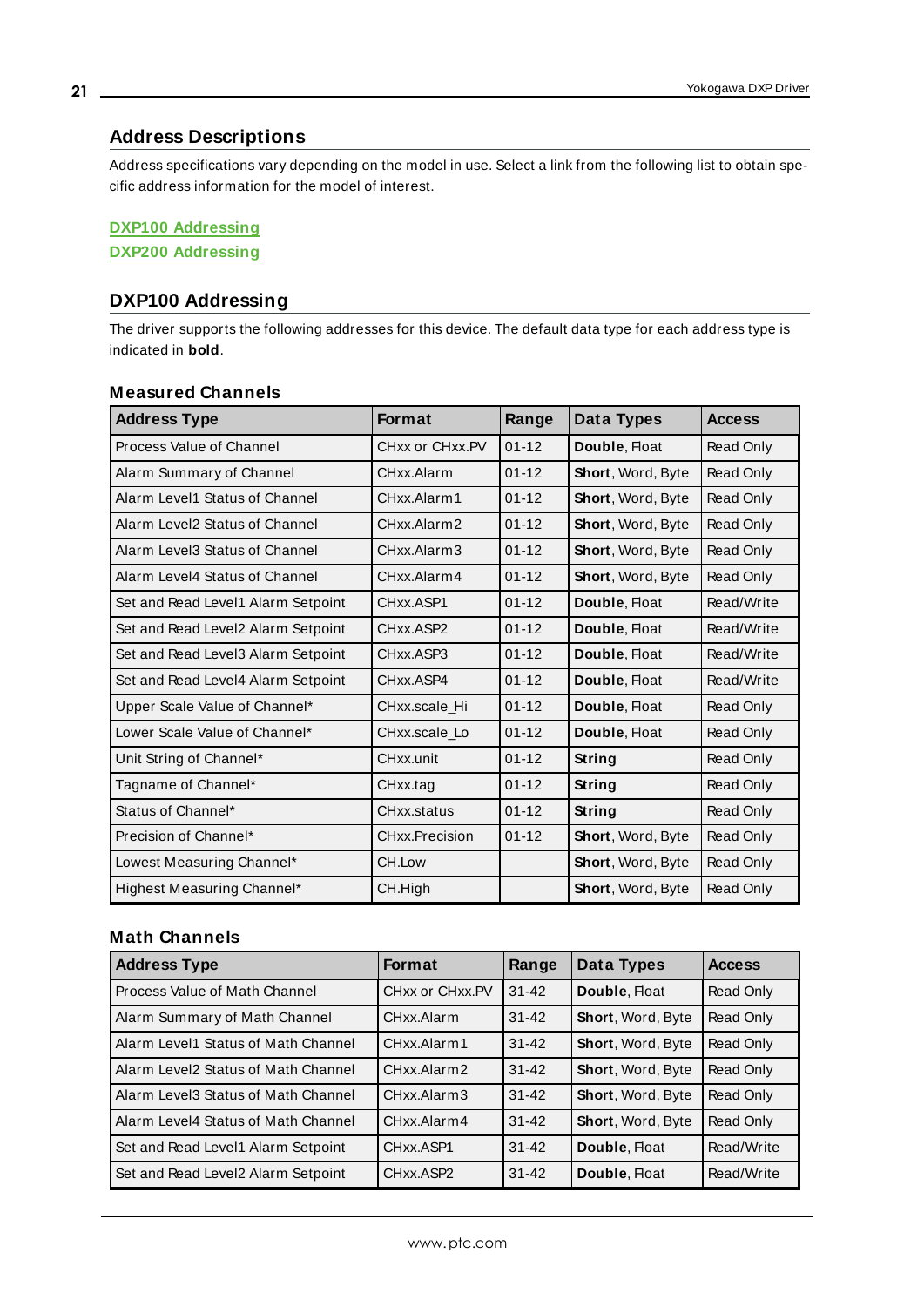| <b>Address Type</b>                | <b>Format</b>  | Range     | Data Types               | <b>Access</b> |
|------------------------------------|----------------|-----------|--------------------------|---------------|
| Set and Read Level3 Alarm Setpoint | CHxx.ASP3      | $31 - 42$ | Double, Float            | Read/Write    |
| Set and Read Level4 Alarm Setpoint | CHxx ASP4      | $31 - 42$ | Double, Float            | Read/Write    |
| Upper Scale Value of Math Channel* | CHxx.scale Hi  | $31 - 42$ | Double, Float            | Read Only     |
| Lower Scale Value of Math Channel* | CHxx.scale Lo  | $31 - 42$ | Double, Float            | Read Only     |
| Unit String of Math Channel*       | CHxx.unit      | $31 - 42$ | <b>String</b>            | Read Only     |
| Tagname of Math Channel*           | CHxx.tag       | $31 - 42$ | <b>String</b>            | Read Only     |
| Status of Math Channel*            | CHxx.status    | $31 - 42$ | <b>String</b>            | Read Only     |
| Precision of Math Channel*         | CHxx.Precision | $31 - 42$ | Short, Word, Byte        | Read Only     |
| Lowest Math Channel*               | CHA.Low        |           | Short, Word, Byte        | Read Only     |
| Highest Math Channel*              | CHA.High       |           | <b>Short, Word, Byte</b> | Read Only     |

\* Data associated with these addresses will only be read from the device at the start of a communications session. Once read, the values will not be refreshed until the server has been restarted or the Reset Tag has been invoked. To invoke a reset, a non-zero value must be written to the Reset Tag. Once the Reset Tag has been invoked, the driver will reinitialize all startup data from the device.

#### **Alarm Setpoints**

Data values for Alarm Setpoints that are undefined in the device will be returned as +INF. Data values can only be written to Alarm Setpoints that are defined in the device. Write operations to undefined Alarm Setpoints will return an error. Write operations are available only for users logged in at the Administrator level; otherwise, they will return an error.

#### **Scales**

Data values for Scale\_Hi and Scale\_Lo for channels that are skipped will be returned as +INF.

#### **Tag Names**

For devices that do not support tag names and channels that have unspecified tag names, the driver will construct an internal tag name based on the channel number. For example, the tag name of address 'CH01' will be returned as 'CH01'.

| <b>Address Type</b>                 | <b>Format</b>      | Range     | Data Types        | <b>Access</b>     |
|-------------------------------------|--------------------|-----------|-------------------|-------------------|
| Administrator Level                 | Admin              |           | <b>Boolean</b>    | Read Only         |
| Date of Last Data                   | Date               |           | String            | Read Only         |
| Time of Last Data                   | Time               |           | String            | Read Only         |
| Model Name of Device                | Model              |           | String            | Read Only         |
| <b>Host Name of Device</b>          | Hostname           |           | String            | Read Only         |
| Serial Number of Device             | SerialNumber       |           | String            | Read Only         |
| <b>IP Address of Device</b>         | IP                 |           | String            | Read Only         |
| <b>Math Communication Data</b>      | <b>CDxx</b>        | $01 - 12$ | <b>Float</b>      | Read/Write        |
| <b>Control Math Execution</b>       | MathControl        |           | Short, Word, Byte | <b>Write Only</b> |
| Reset Alarms                        | <b>Alarm Reset</b> |           | <b>Boolean</b>    | Write Only        |
| <b>Control Command and Response</b> | Command            |           | String            | Read/Write        |

#### **General Device Data**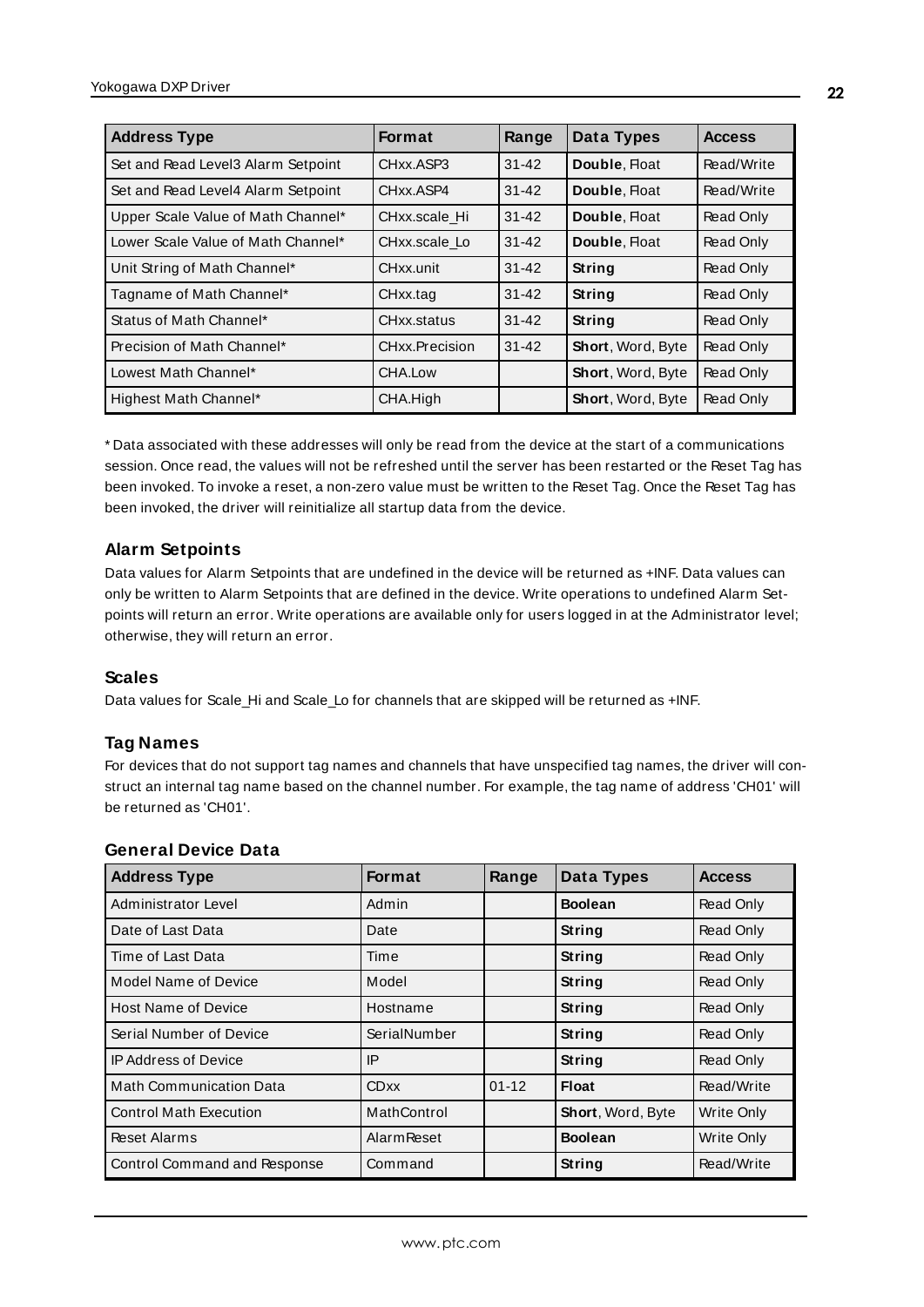| <b>Address Type</b>               | <b>Format</b> | Range | Data Types     | <b>Access</b> |
|-----------------------------------|---------------|-------|----------------|---------------|
| Previous Screen                   | PreScreen     |       | <b>Boolean</b> | Write Only    |
| Direct Reloading of Configuration | Reset         |       | <b>Boolean</b> | Write Only    |

#### **Administrator Level**

The Admin address type has a value of '1' or 'true' when the user has logged on at the Administrator level and a value of '0' or 'false' when the user has logged on at the User level.

**Note:** Administrative privileges are not allowed on DXP models.

# **Math Communication Data**

The CD address type is only valid for devices equipped with the math option. Write operations to CD addresses for non-math equipped devices will return an error. Write operations are available only for users logged in at the Administrator level; otherwise, they will return an error.

#### **Model Name of Device**

The Model address type will have a string value of 'DXP100' or 'DXP200', indicating the model series returned by the device.

#### **Control Math Execution**

The MathControl address type is only available for devices equipped with the math option. Write operations to the MathControl tag for non-math equipped devices will return an error.

#### **Control Command and Response**

The Command address allows the user to send a string command and receive a string response to and from the device. This allows the user to send any command to the device, including commands not directly supported by the driver. This tag is only available to users logged in at the Administrator level; otherwise, write operations will return an error.

**Caution**: Perform Write operations using the Command address with caution.

- 1. The actual number of addresses available for of each type depends on the configuration of the Yokogawa device. If the driver finds that an address is not present in the device at Runtime, it will post an error message and remove the tag from its scan list.
- 2. Addresses that have Write Only access are assigned a default access of Read/Write; however, data values are unreadable for these addresses and the associated tags are not included in the scan list. The current data value for these tags will always be 0 for numeric data types and null string for string data types.

# <span id="page-22-0"></span>**DXP200 Addressing**

The driver supports the following addresses for this device. The default data type for each address type is indicated in **bold**.

# **Measured Channels**

**23**

**Notes**: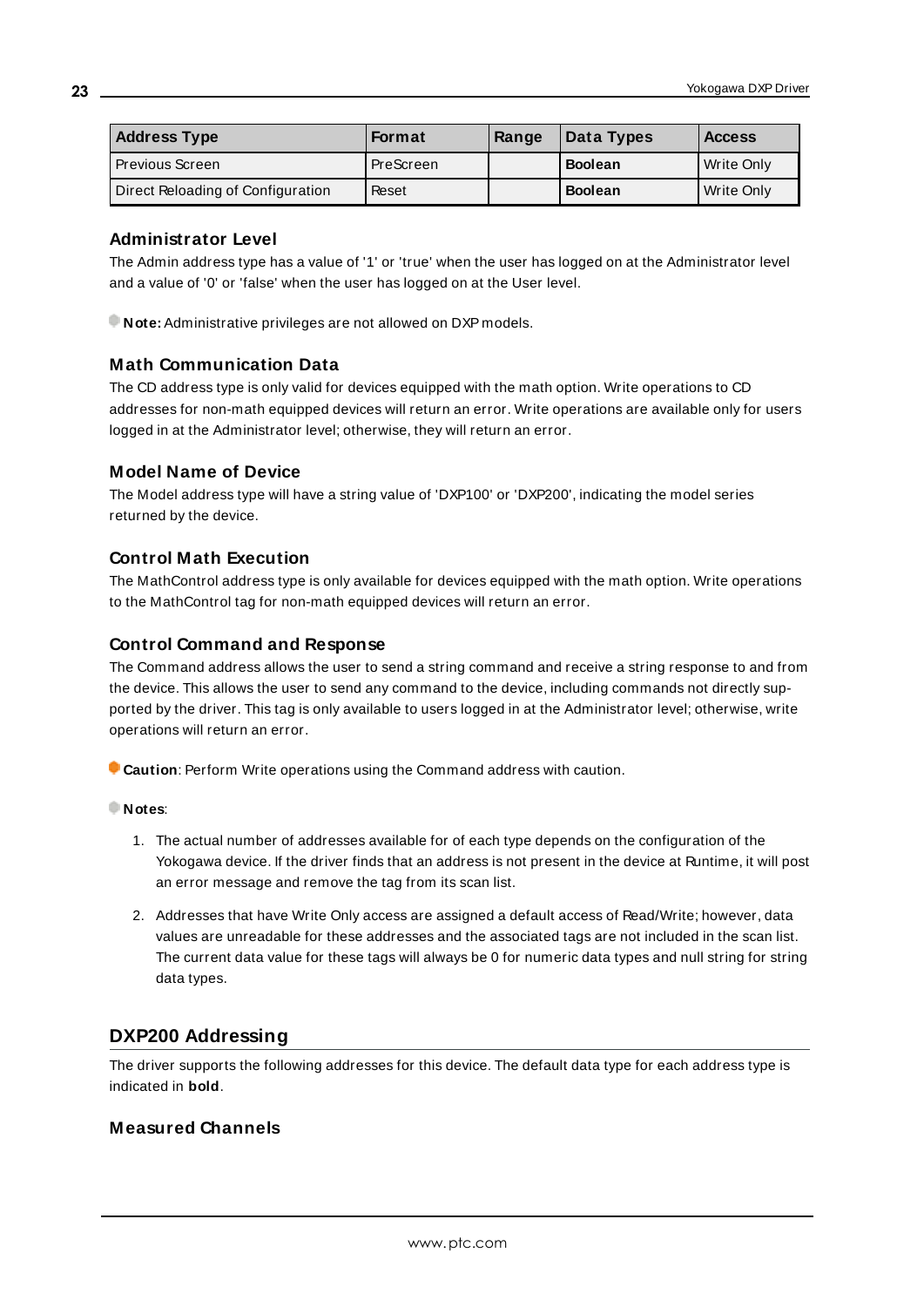| <b>Address Type</b>                | <b>Format</b>   | Range     | Data Types               | <b>Access</b> |
|------------------------------------|-----------------|-----------|--------------------------|---------------|
| Process Value of Channel           | CHxx or CHxx.PV | $01 - 30$ | Double, Float            | Read Only     |
| Alarm Summary of Channel           | CHxx.Alarm      | $01 - 30$ | Short, Word, Byte        | Read Only     |
| Alarm Level1 Status of Channel     | CHxx.Alarm1     | $01 - 30$ | Short, Word, Byte        | Read Only     |
| Alarm Level2 Status of Channel     | CHxx.Alarm2     | $01 - 30$ | <b>Short, Word, Byte</b> | Read Only     |
| Alarm Level3 Status of Channel     | CHxx.Alarm3     | $01 - 30$ | Short, Word, Byte        | Read Only     |
| Alarm Level4 Status of Channel     | CHxx Alarm4     | $01 - 30$ | Short, Word, Byte        | Read Only     |
| Set and Read Level1 Alarm Setpoint | CHxx.ASP1       | $01 - 30$ | Double, Float            | Read/Write    |
| Set and Read Level2 Alarm Setpoint | CHxx.ASP2       | $01 - 30$ | Double, Float            | Read/Write    |
| Set and Read Level3 Alarm Setpoint | CHxx.ASP3       | $01 - 30$ | Double, Float            | Read/Write    |
| Set and Read Level4 Alarm Setpoint | CHxx.ASP4       | $01 - 30$ | Double, Float            | Read/Write    |
| Upper Scale Value of Channel*      | CHxx.scale Hi   | $01 - 30$ | Double, Float            | Read Only     |
| Lower Scale Value of Channel*      | CHxx.scale Lo   | $01 - 30$ | Double, Float            | Read Only     |
| Unit String of Channel*            | CHxx.unit       | $01 - 30$ | String                   | Read Only     |
| Tagname of Channel*                | CHxx.tag        | $01 - 30$ | String                   | Read Only     |
| Status of Channel*                 | CHxx.status     | $01 - 30$ | String                   | Read Only     |
| Precision of Channel*              | CHxx.Precision  | $01 - 30$ | Short, Word, Byte        | Read Only     |
| Lowest Measuring Channel*          | CH.Low          |           | Short, Word, Byte        | Read Only     |
| Highest Measuring Channel*         | CH.High         |           | Short, Word, Byte        | Read Only     |

# **Math Channels**

| <b>Address Type</b>                 | <b>Format</b>   | Range     | Data Types               | <b>Access</b> |
|-------------------------------------|-----------------|-----------|--------------------------|---------------|
| Process Value of Math Channel       | CHxx or CHxx.PV | $31 - 60$ | Double, Float            | Read Only     |
| Alarm Summary of Math Channel       | CHxx Alarm      | $31 - 60$ | <b>Short, Word, Byte</b> | Read Only     |
| Alarm Level1 Status of Math Channel | CHxx.Alarm1     | $31 - 60$ | <b>Short, Word, Byte</b> | Read Only     |
| Alarm Level2 Status of Math Channel | CHxx.Alarm2     | $31 - 60$ | <b>Short, Word, Byte</b> | Read Only     |
| Alarm Level3 Status of Math Channel | CHxx.Alarm3     | $31 - 60$ | Short, Word, Byte        | Read Only     |
| Alarm Level4 Status of Math Channel | CHxx.Alarm4     | $31 - 60$ | <b>Short, Word, Byte</b> | Read Only     |
| Set and Read Level1 Alarm Setpoint  | CHxx.ASP1       | $31 - 60$ | Double, Float            | Read/Write    |
| Set and Read Level2 Alarm Setpoint  | CHxx ASP2       | $31 - 60$ | Double, Float            | Read/Write    |
| Set and Read Level3 Alarm Setpoint  | CHxx.ASP3       | $31 - 60$ | Double, Float            | Read/Write    |
| Set and Read Level4 Alarm Setpoint  | CHxx.ASP4       | $31 - 60$ | Double, Float            | Read/Write    |
| Upper Scale Value of Math Channel*  | CHxx.scale Hi   | $31 - 60$ | Double, Float            | Read Only     |
| Lower Scale Value of Math Channel*  | CHxx.scale Lo   | $31 - 60$ | Double, Float            | Read Only     |
| Unit String of Math Channel*        | CHxx.unit       | $31 - 60$ | String                   | Read Only     |
| Tagname of Math Channel*            | CHxx.tag        | $31 - 60$ | String                   | Read Only     |
| Status of Math Channel*             | CHxx.status     | $31 - 60$ | <b>String</b>            | Read Only     |
| Precision of Math Channel*          | CHxx.Precision  | $31 - 60$ | <b>Short, Word, Byte</b> | Read Only     |
| Lowest Math Channel*                | CHA.Low         |           | Short, Word, Byte        | Read Only     |
| Highest Math Channel*               | CHA.High        |           | Short, Word, Byte        | Read Only     |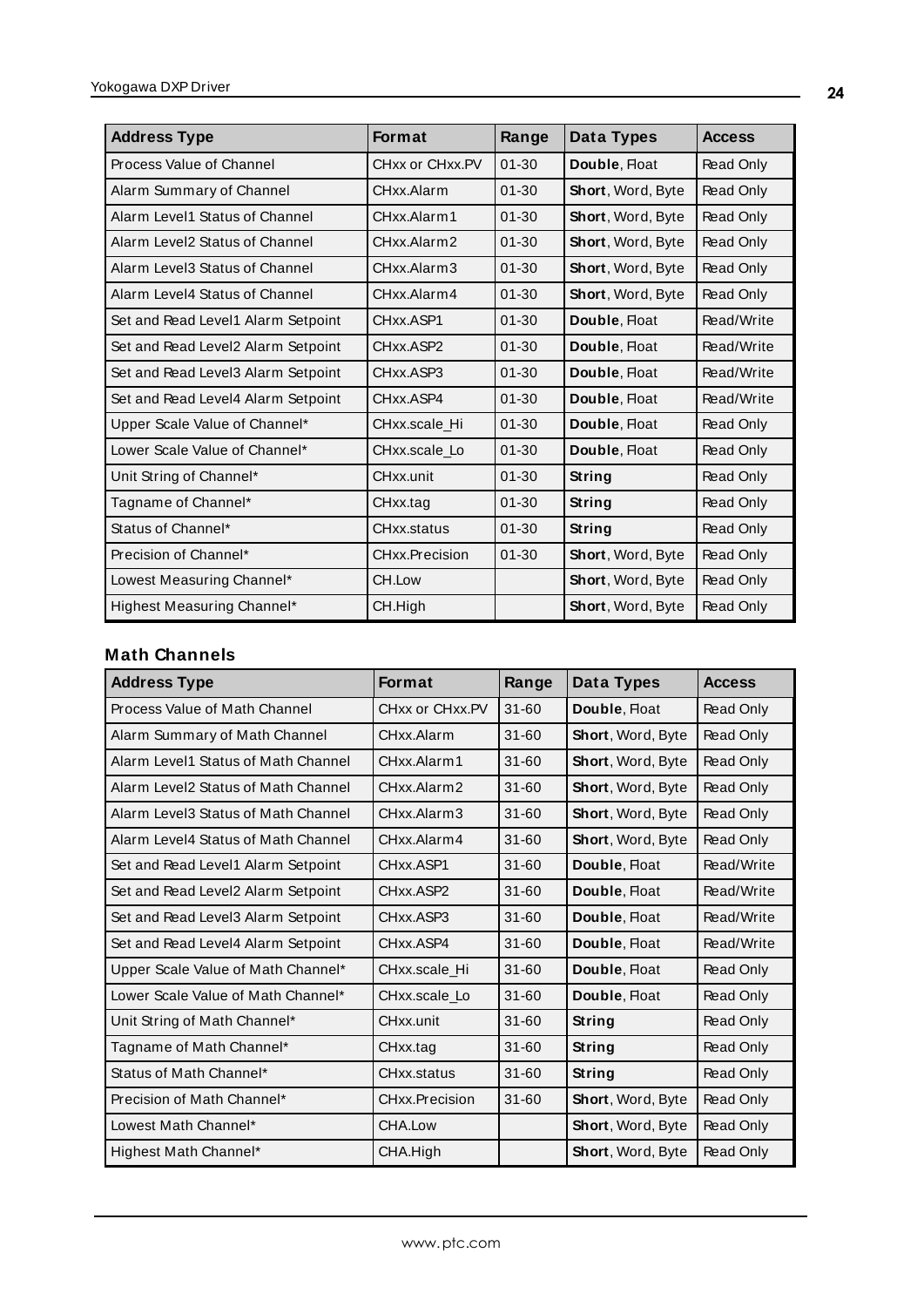\* Data associated with these addresses will only be read from the device at the start of a communications session. Once read, the values will not be refreshed until the server has been restarted or the Reset Tag has been invoked. To invoke a reset, a non-zero value must be written to the Reset Tag. Once the Reset Tag has been invoked, the driver will reinitialize all startup data from the device.

# **Alarm Setpoints**

Data values for Alarm Setpoints that are undefined in the device will be returned as +INF. Data values can only be written to Alarm Setpoints that are defined in the device. Write operations to undefined Alarm Setpoints will return an error. Write operations are available only for users logged in at the Administrator level; otherwise, they will return an error.

# **Scales**

Data values for Scale Hi and Scale Lo for channels that are skipped will be returned as +INF.

# **Tag Names**

For devices that do not support tag names and channels that have unspecified tag names, the driver will construct an internal tag name based on the channel number. For example, the tag name of address 'CH01' will be returned as 'CH01'.

| <b>Address Type</b>                 | <b>Format</b>      | Range     | Data Types        | <b>Access</b>     |
|-------------------------------------|--------------------|-----------|-------------------|-------------------|
| Administrator Level                 | Admin              |           | <b>Boolean</b>    | Read Only         |
| Date of Last Data                   | Date               |           | String            | Read Only         |
| Time of Last Data                   | Time               |           | <b>String</b>     | Read Only         |
| Model Name of Device                | Model              |           | <b>String</b>     | Read Only         |
| <b>Math Communication Data</b>      | <b>CDxx</b>        | $01 - 30$ | Float             | Read/Write        |
| <b>Control Math Execution</b>       | MathControl        |           | Short, Word, Byte | <b>Write Only</b> |
| Reset Alarms                        | <b>Alarm Reset</b> |           | <b>Boolean</b>    | Write Only        |
| <b>Control Command and Response</b> | Command            |           | String            | Read/Write        |
| Previous Screen                     | PreScreen          |           | <b>Boolean</b>    | <b>Write Only</b> |
| Direct Reloading of Configuration   | Reset              |           | <b>Boolean</b>    | Write Only        |

#### **General Device Data**

#### **Administrator Level**

The Admin address type has a value of '1' or 'true' when the user has logged on at the Administrator level and a value of '0' or 'false' when the user has logged on at the User level.

**Note:** Administrative privileges are not allowed on DXP models.

# **Math Communication Data**

The CD address type is only valid for devices equipped with the math option. Write operations to CD addresses for non-math equipped devices will return an error. Write operations are available only for users logged in at the Administrator level; otherwise, they will return an error.

#### **Model Name of Device**

The Model address type will have a string value of 'DXP100' or 'DXP200', indicating the model series returned by the device.

**25**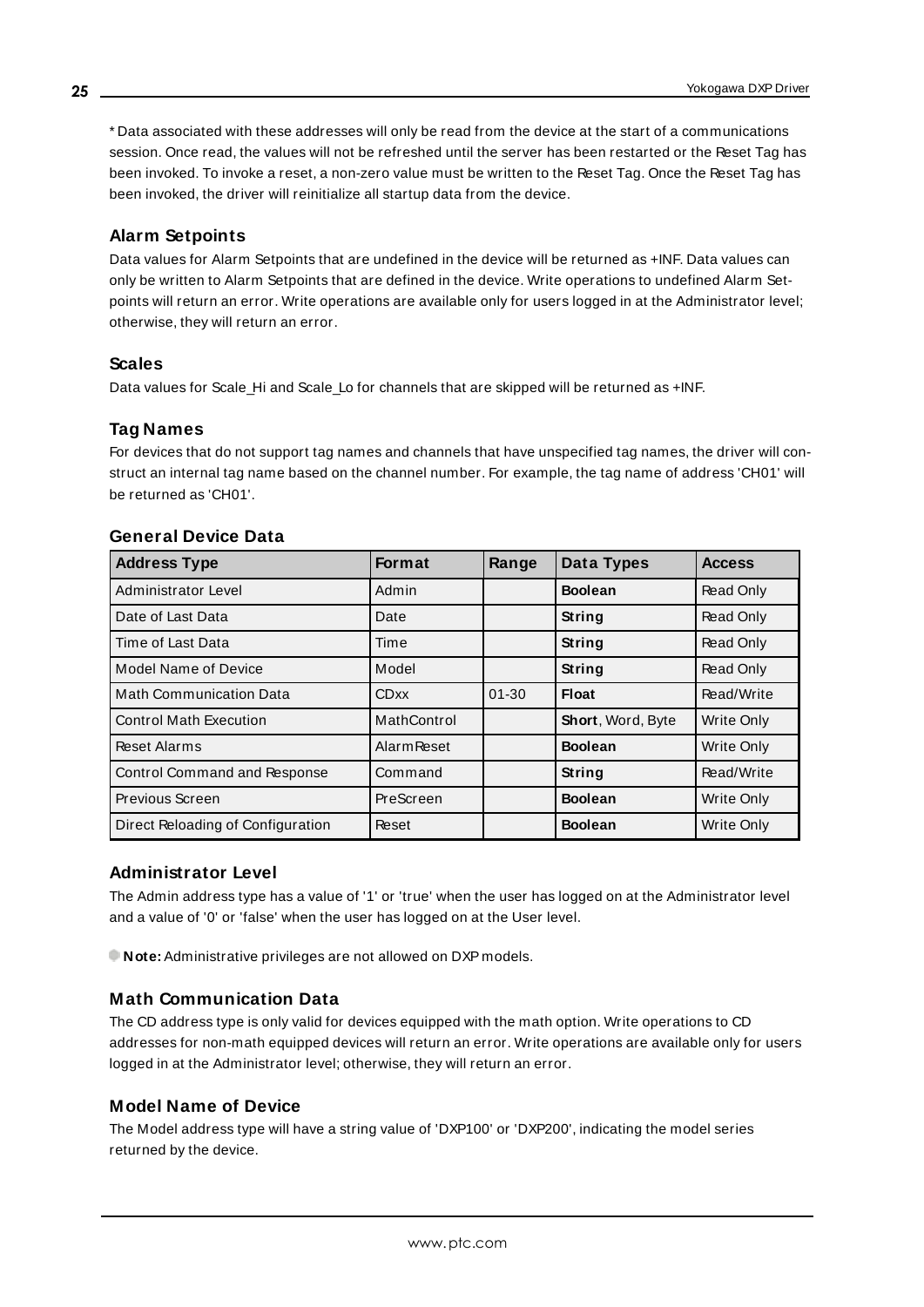## **Control Math Execution**

The MathControl address type is only available for devices equipped with the math option. Write operations to the MathControl tag for non-math equipped devices will return an error.

#### **Control Command and Response**

The Command address allows the user to send a string command and receive a string response to and from the device. This allows the user to send any command to the device, including commands not directly supported by the driver. This tag is only available to users logged in at the Administrator level; otherwise, write operations will return an error.

**Caution**: Perform Write operations using the Command address with caution.

- **Notes**:
	- 1. The actual number of addresses available for of each type depends on the configuration of the Yokogawa device. If the driver finds that an address is not present in the device at Runtime, it will post an error message and remove the tag from its scan list.
	- 2. Addresses that have Write Only access are assigned a default access of Read/Write; however, data values are unreadable for these addresses and the associated tags are not included in the scan list. The current data value for these tags will always be 0 for numeric data types and null string for string data types.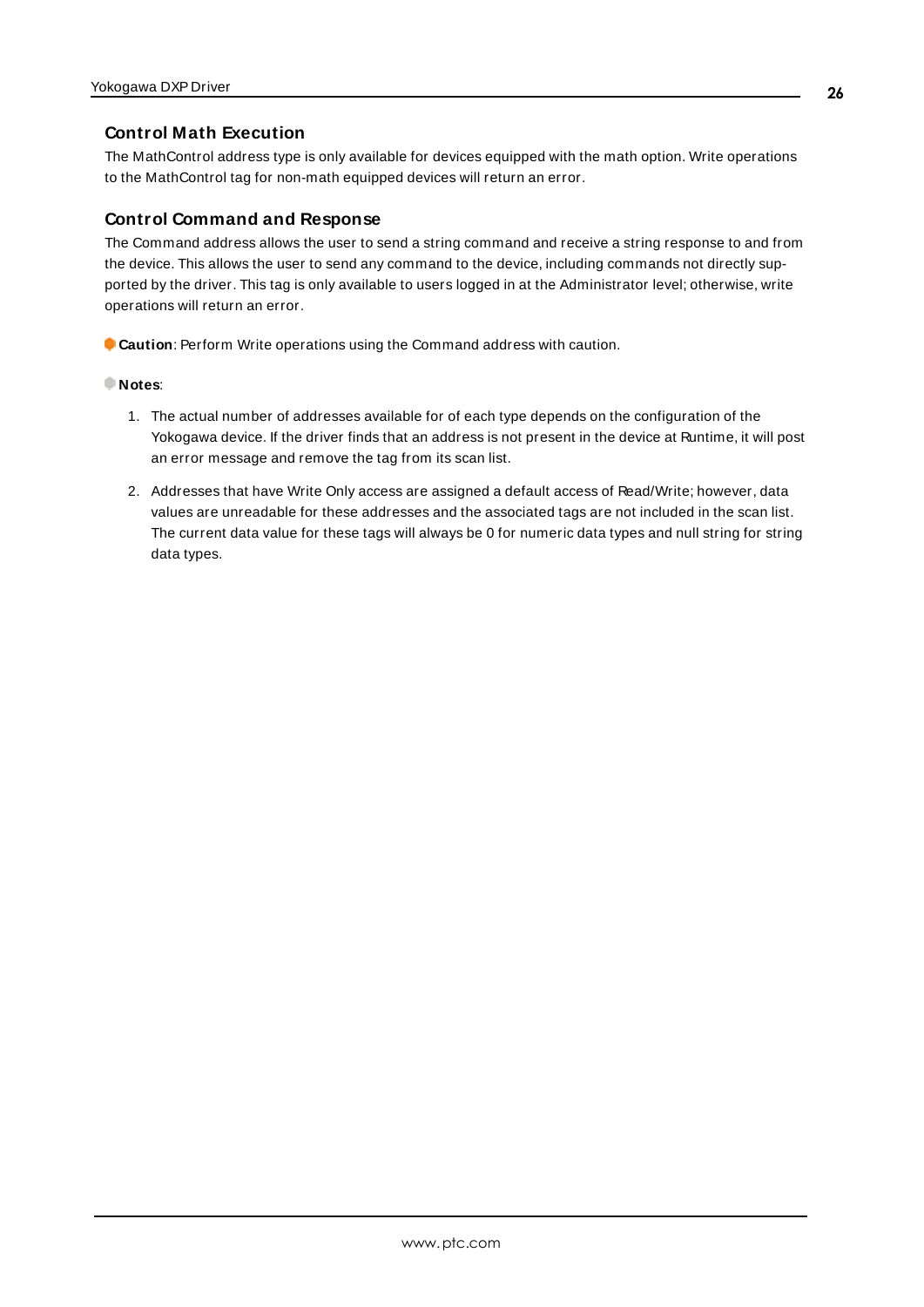# <span id="page-26-0"></span>**Error Descriptions**

The following error/warning messages may be generated. Click on the link for a description of the message.

#### **Address Validation**

**Address ['<address>'](#page-27-0) is out of range for the specified device or register Data Type '<type>' is not valid for device address ['<address>'](#page-27-1) Device address ['<address>'](#page-27-2) contains a syntax error Device address ['<address>'](#page-27-3) is Read Only [M issing](#page-27-4) address**

#### **Device Status Messages**

**Device '<device name>' is not [responding](#page-28-0) Unable to write to ['<address>'](#page-28-1) on device '<device name> Write allowed for admin level only (Device ['<device-name>',](#page-29-0) Tag '<address>' Write allowed for devices with math option only (Device ['<device-name>',](#page-29-1) Tag '<address>'**

## **Driver Error Messages**

**Winsock [initialization](#page-29-2) failed (OSError = n) Winsock V1.1 or higher must be installed to use the [Yokogawa](#page-29-3) DXP Ethernet Device [Driver](#page-29-3)**

#### **Automatic Tag Database Generation Messages**

**Unable to [generate](#page-30-0) a tag database for device '<device name>'. Reason: Device '<device name>' login failed. Check [username](#page-30-0) and password Unable to [generate](#page-30-1) a tag database for device '<device name>'. Reason: Device '<device [name>'](#page-30-1) login failed. No more logins at this user level Unable to [generate](#page-30-2) a tag database for device '<device name>'. Reason: Device '<device name>' not accepted. Choose [username](#page-30-2) of 'admin' or 'user' Unable to [generate](#page-31-0) a tag database for device '<device name>'. Reason: Device '<device name>' [responded](#page-31-0) with error '<error code>'**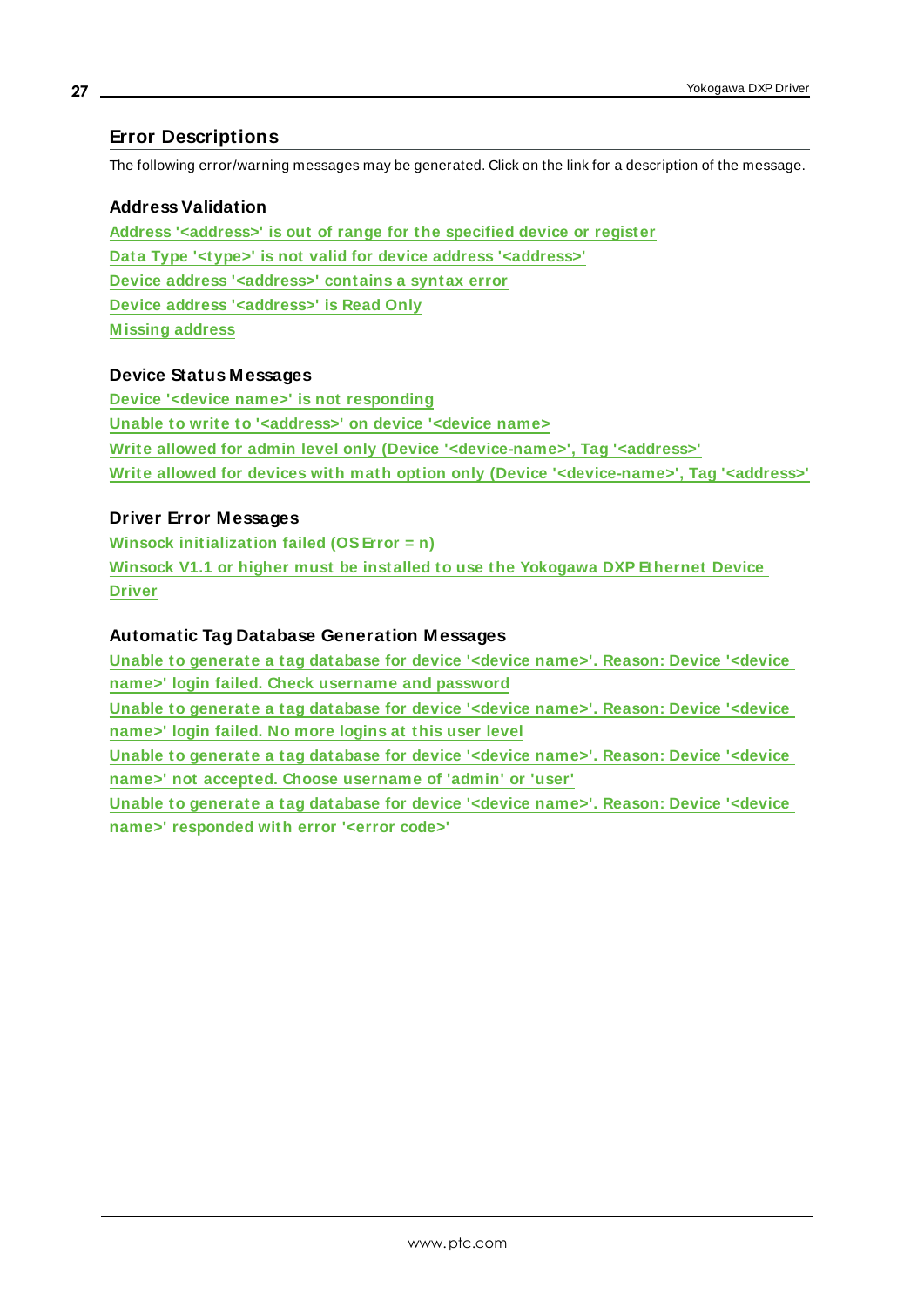# <span id="page-27-0"></span>**Address '<address>' is out of range for the specified device or register**

#### **Error Type:**

Warning

## **Possible Cause:**

A tag address that has been specified statically references a location that is beyond the range of supported locations for the device.

#### **Solution:**

<span id="page-27-1"></span>Verify that the address is correct; if it is not, re-enter it in the client application.

# **Data Type '<type>' is not valid for device address '<address>'**

#### **Error Type:**

Warning

#### **Possible Cause:**

A tag address that has been specified statically has been assigned an invalid data type.

#### **Solution:**

<span id="page-27-2"></span>Modify the requested data type in the client application.

# **Device address '<address>' contains a syntax error**

## **Error Type:**

Warning

#### **Possible Cause:**

A tag address that has been specified statically contains one or more invalid characters.

#### **Solution:**

<span id="page-27-3"></span>Re-enter the address in the client application.

# **Device address '<address>' is Read Only**

#### **Error Type:**

Warning

#### **Possible Cause:**

A tag address that has been specified statically has a requested access mode that is not compatible with what the device supports for that address.

#### **Solution:**

<span id="page-27-4"></span>Change the access mode in the client application.

# **Missing address**

# **Error Type:**

Warning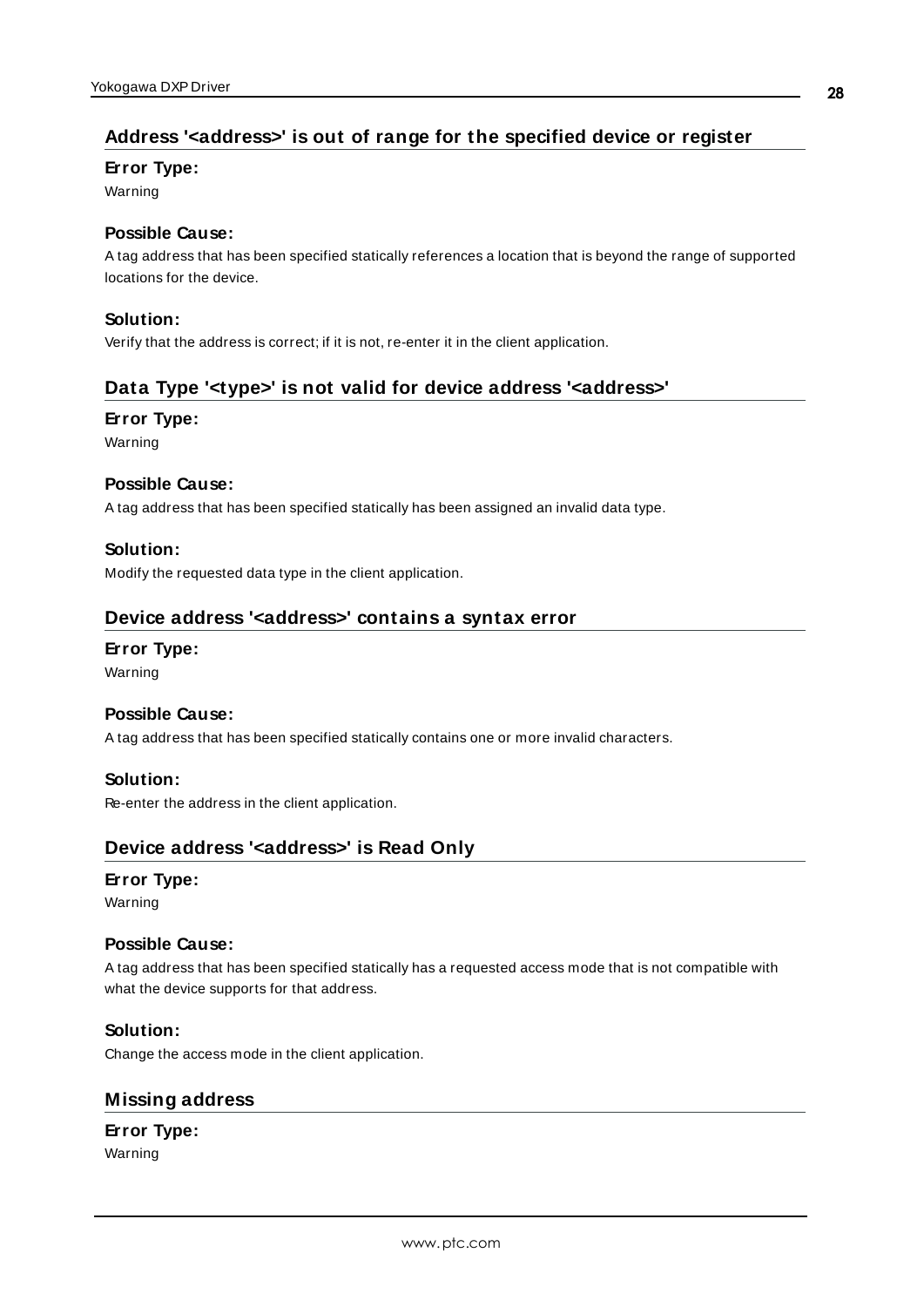#### **Possible Cause:**

A tag address that has been specified statically has no length.

#### **Solution:**

<span id="page-28-0"></span>Re-enter the address in the client application.

# **Device '<device name>' is not responding**

#### **Error Type:**

Serious

#### **Possible Cause:**

- 1. The connection between the device and the Host PC is broken.
- 2. The IPaddress assigned to the device is incorrect.
- 3. The connection cannot be established in the specified timeout period.
- 4. The response from the device took longer to receive than the amount of time specified in the "Request Timeout" device property.

#### **Solution:**

- 1. Verify the cabling between the PC and the PLC device.
- 2. Verify the IPaddress given to the named device matches that of the actual device.
- 3. Increase the Connect Timeout value in the Timeout property group of Device Properties.
- 4. Increase the Request Timeout property so that the entire response can be handled.

# <span id="page-28-1"></span>**Unable to write to '<address>' on device '<device name>'**

#### **Error Type:**

Serious

# **Possible Cause:**

- 1. The connection between the device and the Host PC is broken.
- 2. The named device may have been assigned an incorrect IPaddress.
- 3. The address specified may be Read Only or may not exist in the current device.

#### **Solution:**

- 1. Verify the cabling between the PC and the PLC device.
- 2. Verify the IPaddress given to the named device matches that of the actual device.
- 3. Check address availability for the device.

**29**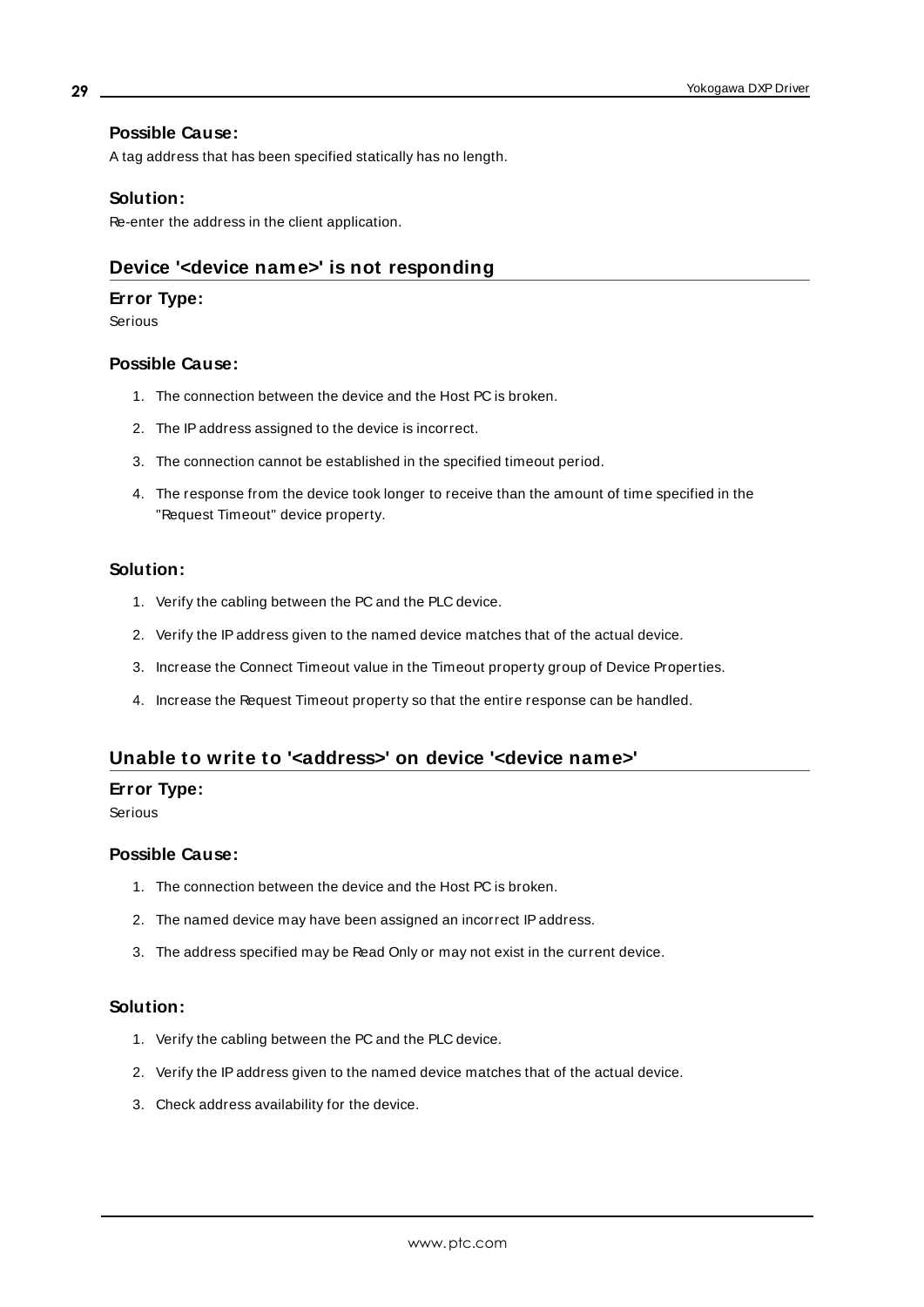# <span id="page-29-0"></span>**Write allowed for admin level only**

#### **Error Type:**

Warning

# **Possible Cause:**

The user is logged on to the named device at the user level and is attempting to write to a tag that is writeable at the administrator level only.

#### **Solution:**

Verify the user/admin level used for login.

#### **Note:**

<span id="page-29-1"></span>Administrative privileges are not allowed on DXP models.

# **Write allowed for devices with math option only**

#### **Error Type:**

Warning

#### **Possible Cause:**

A write was attempted to a tag that is available for math operations only; however, the named device is not equipped with the math option.

#### **Solution:**

<span id="page-29-2"></span>Verify that the tag address exists for the device.

# **Winsock initialization failed (OS Error = n)**

#### **Error Type:**

Fatal

| OS Error | Indication                                                                                           | <b>Possible Solution</b>                                                               |
|----------|------------------------------------------------------------------------------------------------------|----------------------------------------------------------------------------------------|
| 10091    | Indicates that the underlying network sub-<br>system is not ready for network communication.         | Wait a few seconds and restart the<br>driver.                                          |
| 10067    | Limit on the number of tasks supported by the<br>Windows Sockets implementation has been<br>reached. | Close one or more applications that<br>may be using Winsock and restart the<br>driver. |

# <span id="page-29-3"></span>**Winsock V1.1 or higher must be installed to use the Yokogawa DXP Ethernet Device Driver**

#### **Error Type:**

Fatal

# **Possible Cause:**

The version number of the Winsock DLL found on the system is less than 1.1.

#### **Solution:**

Upgrade Winsock to version 1.1 or higher.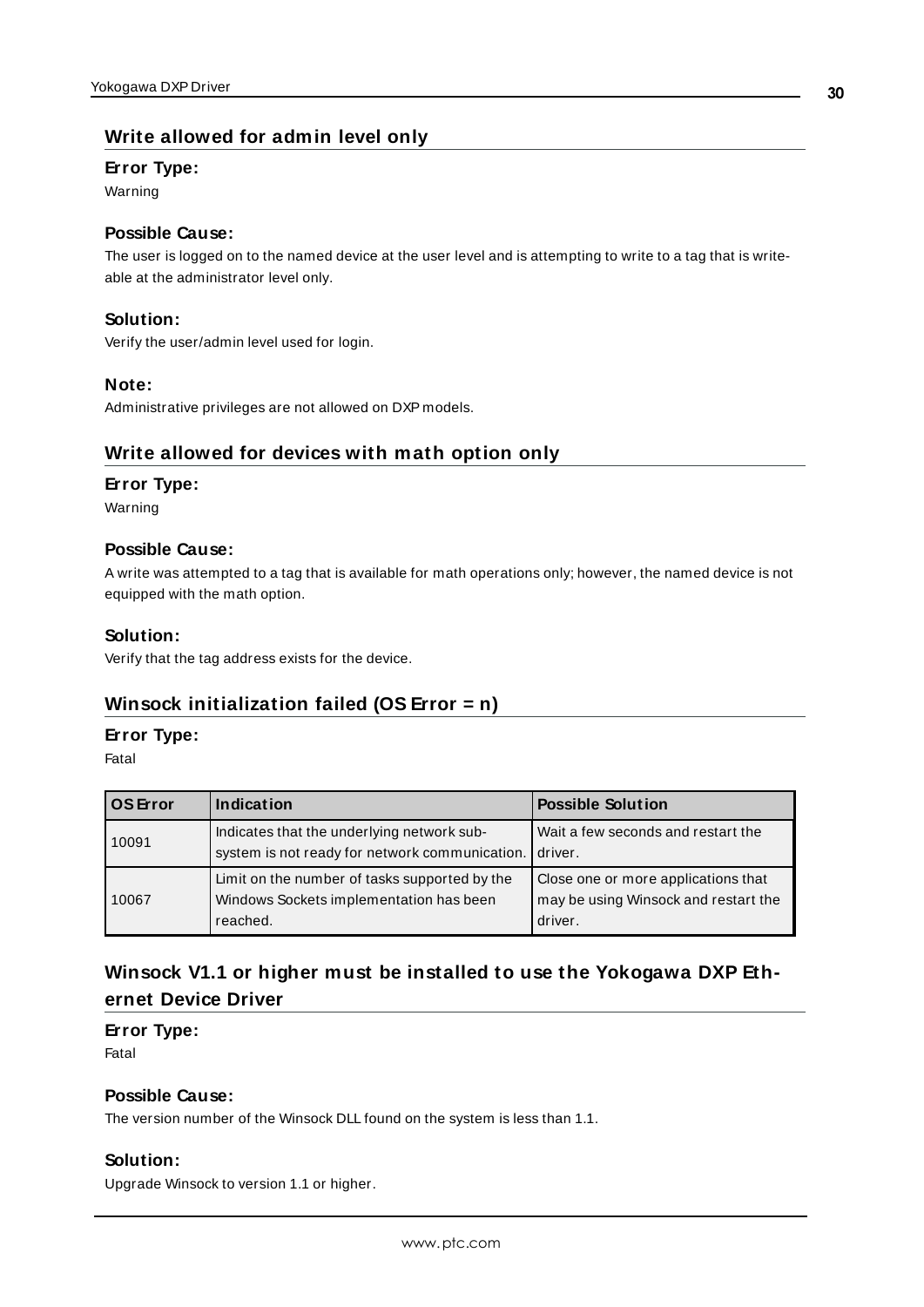# <span id="page-30-0"></span>**Unable to generate a tag database for device '<device name>'. Reason: Device '<device name>' login failed. Check username and password**

#### **Error Type:**

Serious

#### **Possible Cause:**

- 1. The username and password required for login to the device have not been specified in Device Configuration.
- 2. The username and password were entered incorrectly or entered in non-matching case.
- 3. The username and/or password specified in Device Configuration is not registered in the device.

#### **Solution:**

<span id="page-30-1"></span>Re-enter the correct username and password in Device Configuration.

# **Unable to generate a tag database for device '<device name>'. Reason: Device '<device name>' login failed. No more logins at this user level**

#### **Error Type:**

Serious

#### **Possible Cause:**

There are no more users permitted to login at this user level. Other users may be connected to the device, or a connection may have been made and broken without logging off or disconnecting.

#### **Solution:**

- 1. Check for other user connections that are blocking connection.
- 2. Make sure that the Keep Alive feature for Ethernet communications is enabled in the device. This will cause the device to disconnect if there is a break in communications.

# <span id="page-30-2"></span>**Unable to generate a tag database for device '<device name>'. Reason: Device '<device name>' login not accepted. Choose username of 'admin' or 'user'**

# **Error Type:**

Serious

#### **Possible Cause:**

- 1. The password protected login feature of the device is disabled and the username specified in Device Configuration does not contain the expected user level required for login to the device.
- 2. The user level was entered incorrectly or entered in non-matching case.

# **Solution:**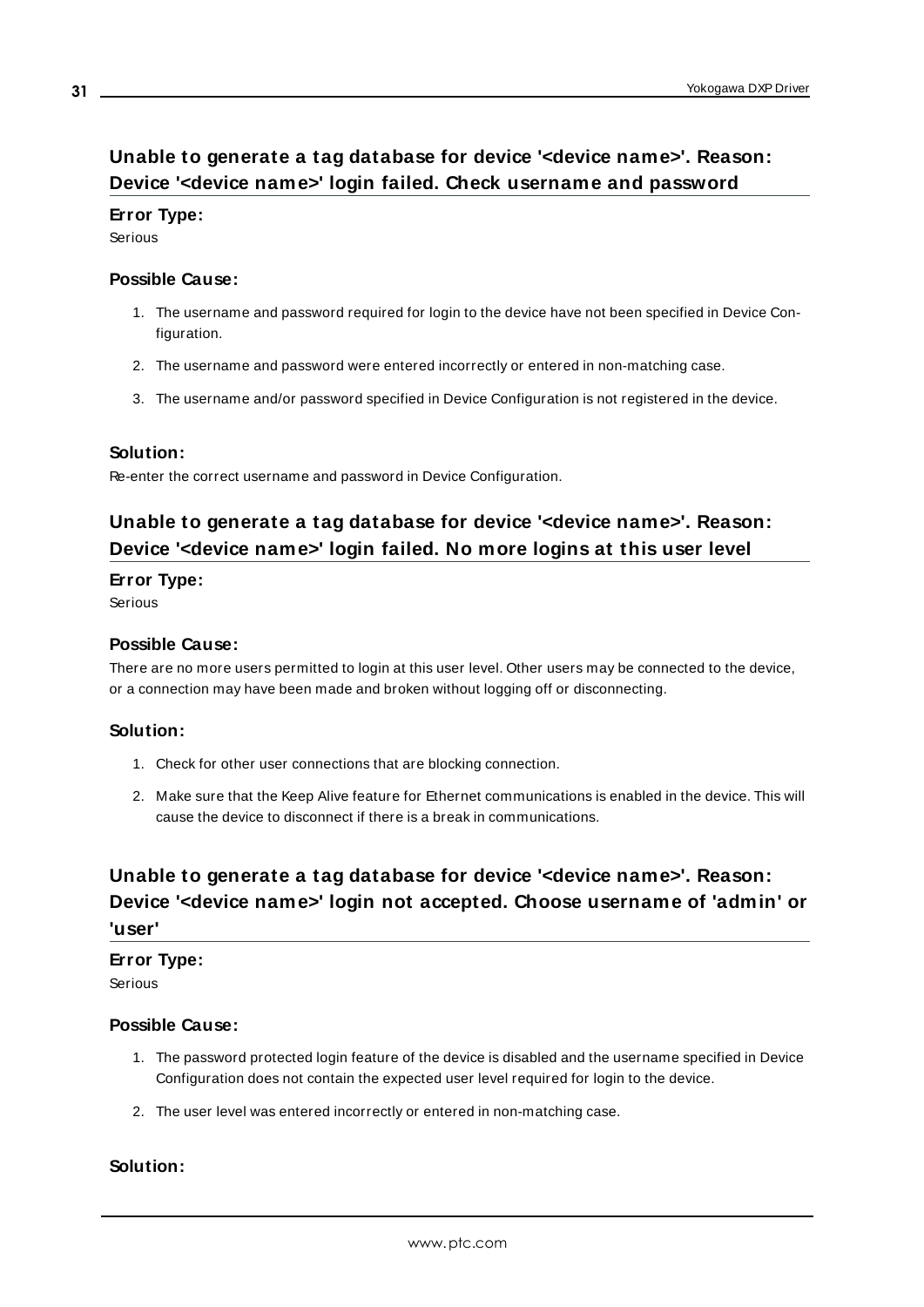<span id="page-31-0"></span>Re-enter the correct user level 'user' in the username field in Device Configuration.

# **Unable to generate a tag database for device '<device name>'. Reason: Device '<device name>' responded with error '<error code>'**

#### **Error Type:**

Serious

#### **Possible Cause:**

Please see the instruction manual corresponding to the device model for an explanation of the error code.

#### **Solution:**

The solution depends on the error code. Please see the instruction manual corresponding to the device model for an explanation of the error code.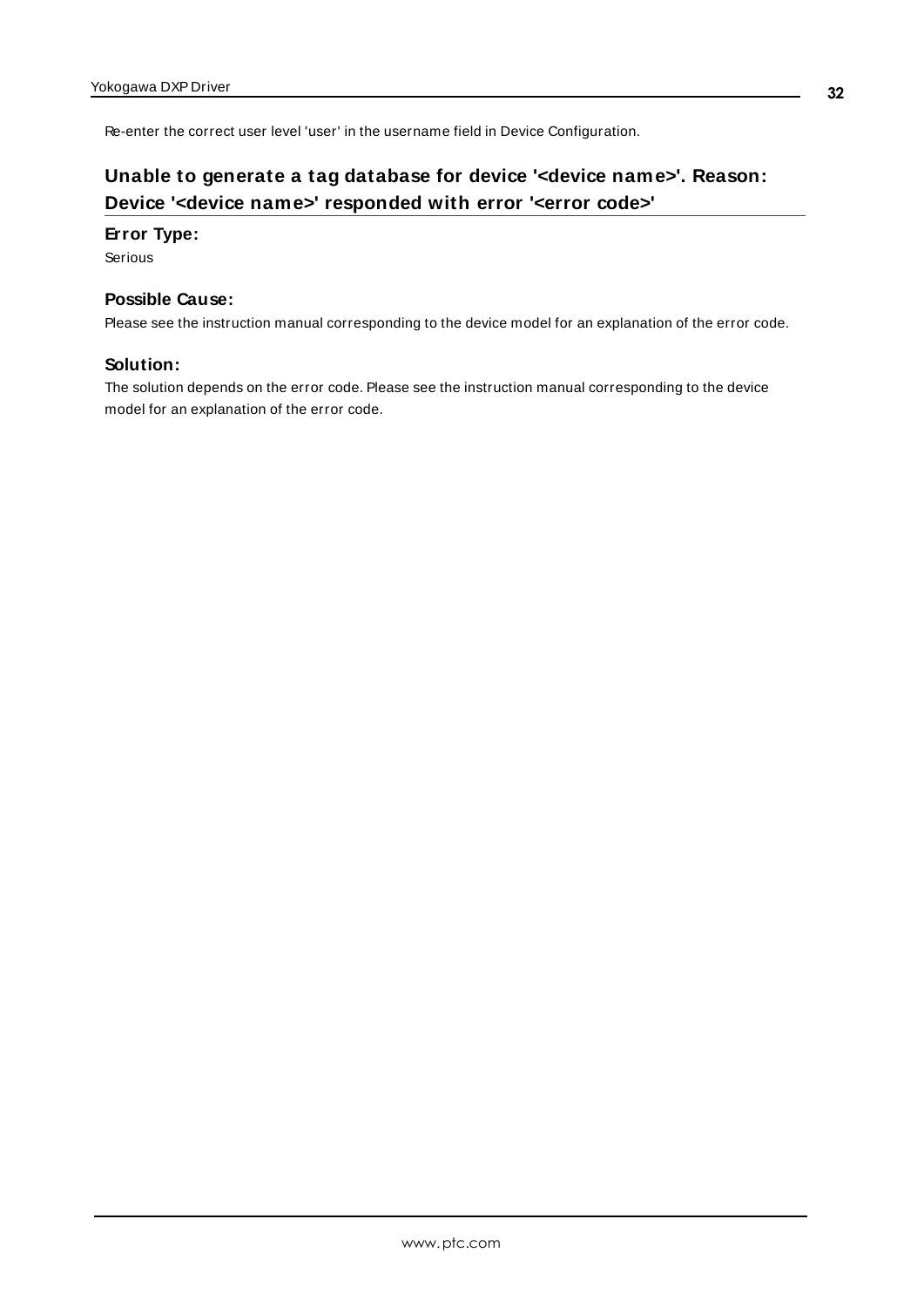# <span id="page-32-0"></span>Index

# **A**

Address '<address>' is out of range for the specified device or register [28](#page-27-0) Address Descriptions [21](#page-20-0) Allow Sub Groups [13](#page-12-0) Attempts Before Timeout [11](#page-10-1) Auto-Demotion [11](#page-10-0) Automatic Tag Database Generation [14](#page-13-0)

# **B**

Boolean [20](#page-19-1)

# **C**

Channel Assignment [8](#page-7-1) Communications Timeouts [10-11](#page-9-2) Connect Timeout [11](#page-10-2) Create [14](#page-13-1)

# **D**

Data Collection [9](#page-8-1) Data Type '<type>' is not valid for device address '<address>' [28](#page-27-1) Data Types Description [20](#page-19-0) Delete [13](#page-12-1) Demote on Failure [11](#page-10-3) Demotion Period [12](#page-11-1) Device '<device name>' is not responding [29](#page-28-0) Device address '< address>' contains a syntax error [28](#page-27-2) Device address '<address>' is Read Only [28](#page-27-3) Device Configuration [16](#page-15-0) Device ID [5](#page-4-2) Device Properties — Tag Generation [12](#page-11-0) Discard Requests when Demoted [12](#page-11-2) Do Not Scan, Demand Poll Only [10](#page-9-3)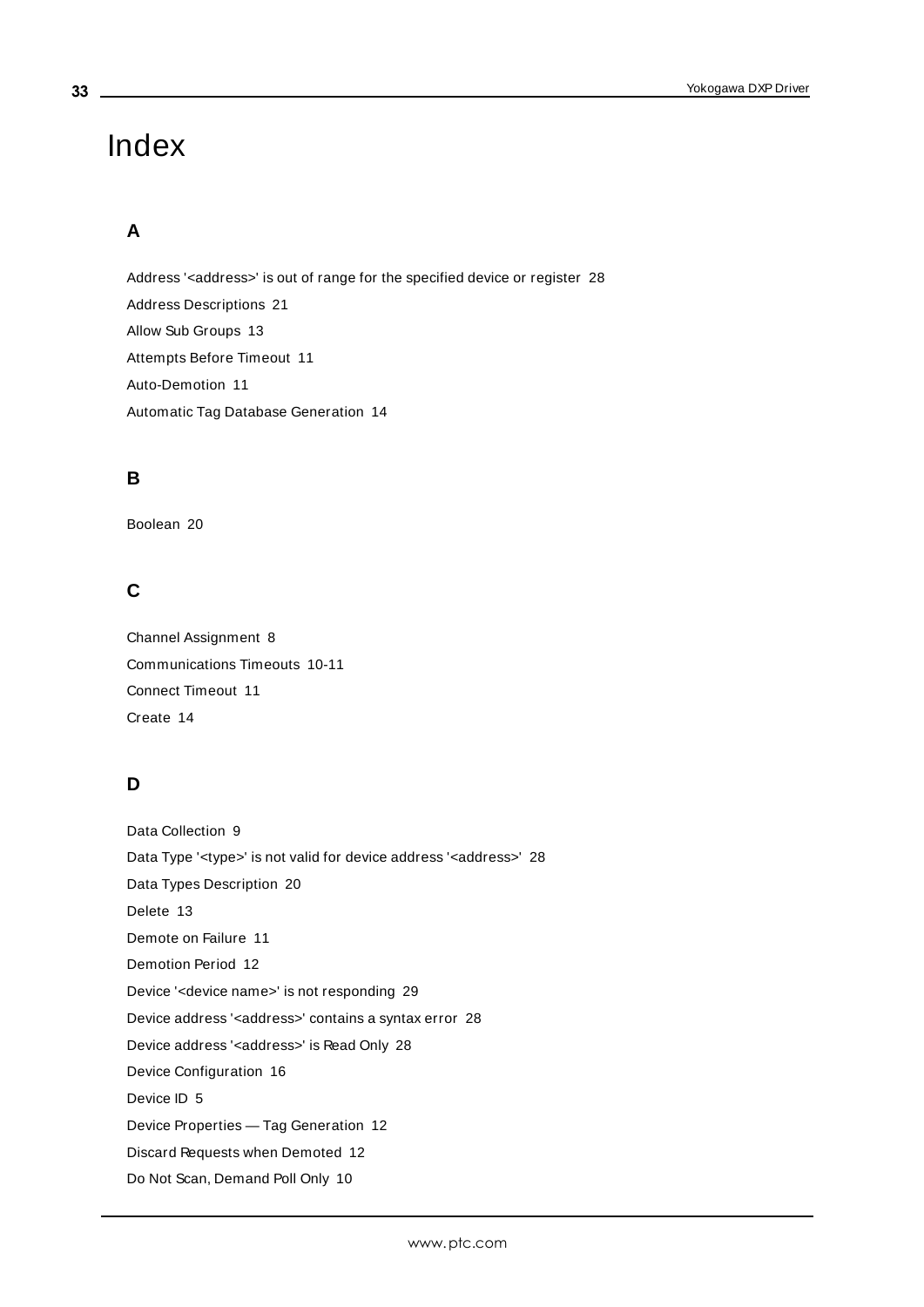Driver [8](#page-7-2) DXP100 Addressing [21](#page-20-1) DXP200 Addressing [23](#page-22-0)

# **E**

Error Descriptions [27](#page-26-0)

# **F**

Float [20](#page-19-2)

# **G**

General [8](#page-7-0) Generate [13](#page-12-2)

# **I**

ID [9](#page-8-2) Identification [8](#page-7-0) Initial Updates from Cache [10](#page-9-4) Inter-Request Delay [11](#page-10-4)

# **M**

Missing address [28](#page-27-4) Model [9](#page-8-3)

# **N**

Name [8](#page-7-3)

# **O**

On Device Startup [13](#page-12-3) On Duplicate Tag [13](#page-12-4)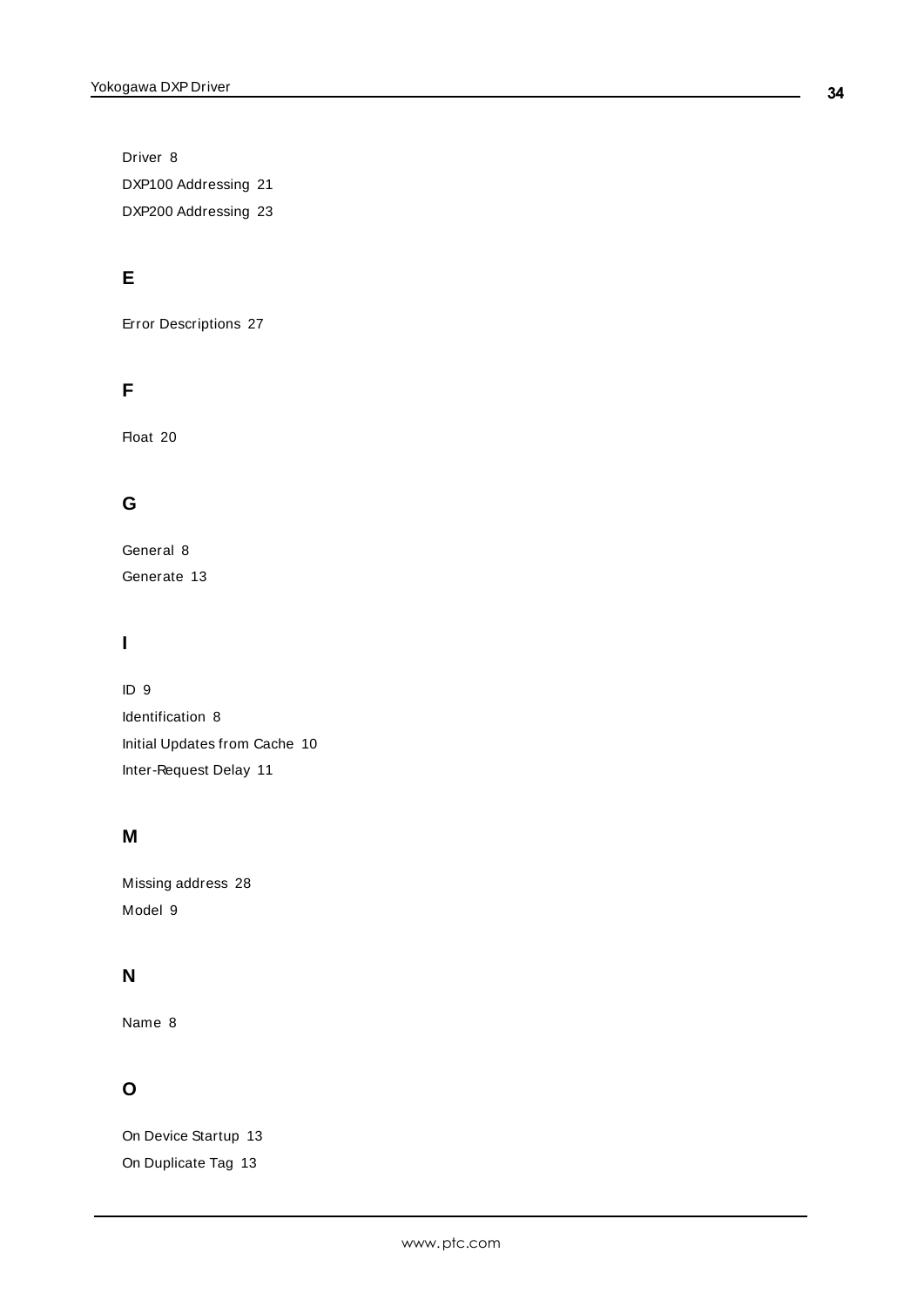On Property Change [12](#page-11-3) Operating Mode [9](#page-8-0) Optimizing Communications [19](#page-18-0) Overview [4](#page-3-1) Overwrite [13](#page-12-5)

# **P**

Parent Group [13](#page-12-6)

# **R**

Redundancy [18](#page-17-0) Request Timeout [11](#page-10-5) Respect Tag-Specified Scan Rate [10](#page-9-5)

# **S**

Scan Mode [10](#page-9-6) Setup [5](#page-4-0) Short [20](#page-19-3) Simulated [9](#page-8-4)

# **T**

Tag Generation [12](#page-11-0) Timeouts to Demote [12](#page-11-4)

# **U**

- Unable to generate a tag database for device '<device name>'. Reason: Device '<device name>' login failed. Check username and password [31](#page-30-0)
- Unable to generate a tag database for device '<device name>'. Reason: Device '<device name>' login failed. No more logins at this user level [31](#page-30-1)
- Unable to generate a tag database for device '<device name>'. Reason: Device '<device name>' login not accepted. Choose username of 'admin' or 'user' [31](#page-30-2)
- Unable to generate a tag database for device '<device name>'. Reason: Device '<device name>' responded with error '<error code>' [32](#page-31-0)

Unable to write tag '<address>' on device '<device name>' [29](#page-28-1)